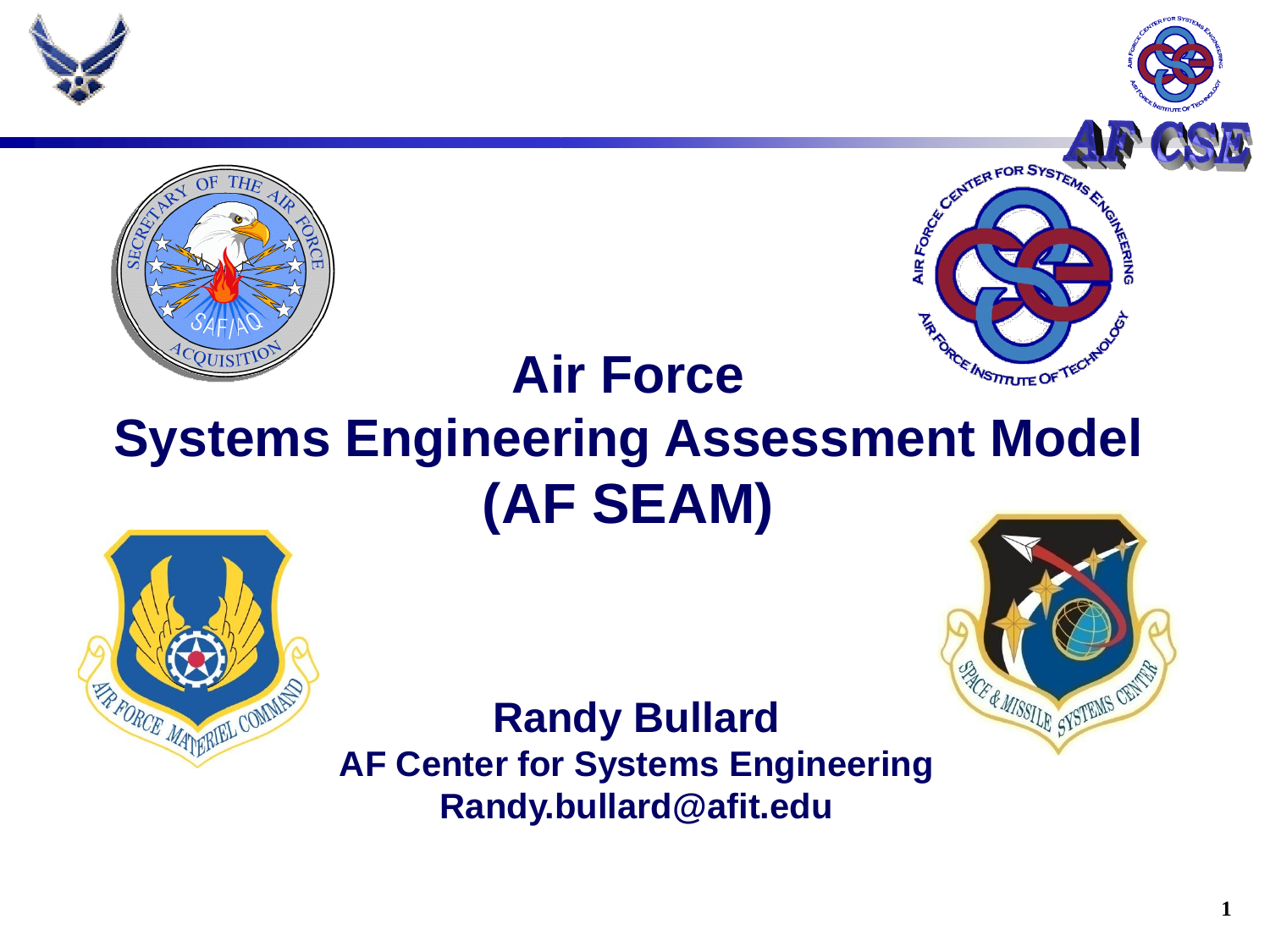





- **1. Background**
	- **AF SEAM Pedigree**
	- **AF SEAM Goals**

#### **2. Model Contents (What is Included)**

- **Process Areas (PAs)**
- **Practices (Specific)**
- **Practices (Generic)**
- **References (What)**
- **Other Information/Elaboration**
- **Typical Work Products**
- **Methodology**

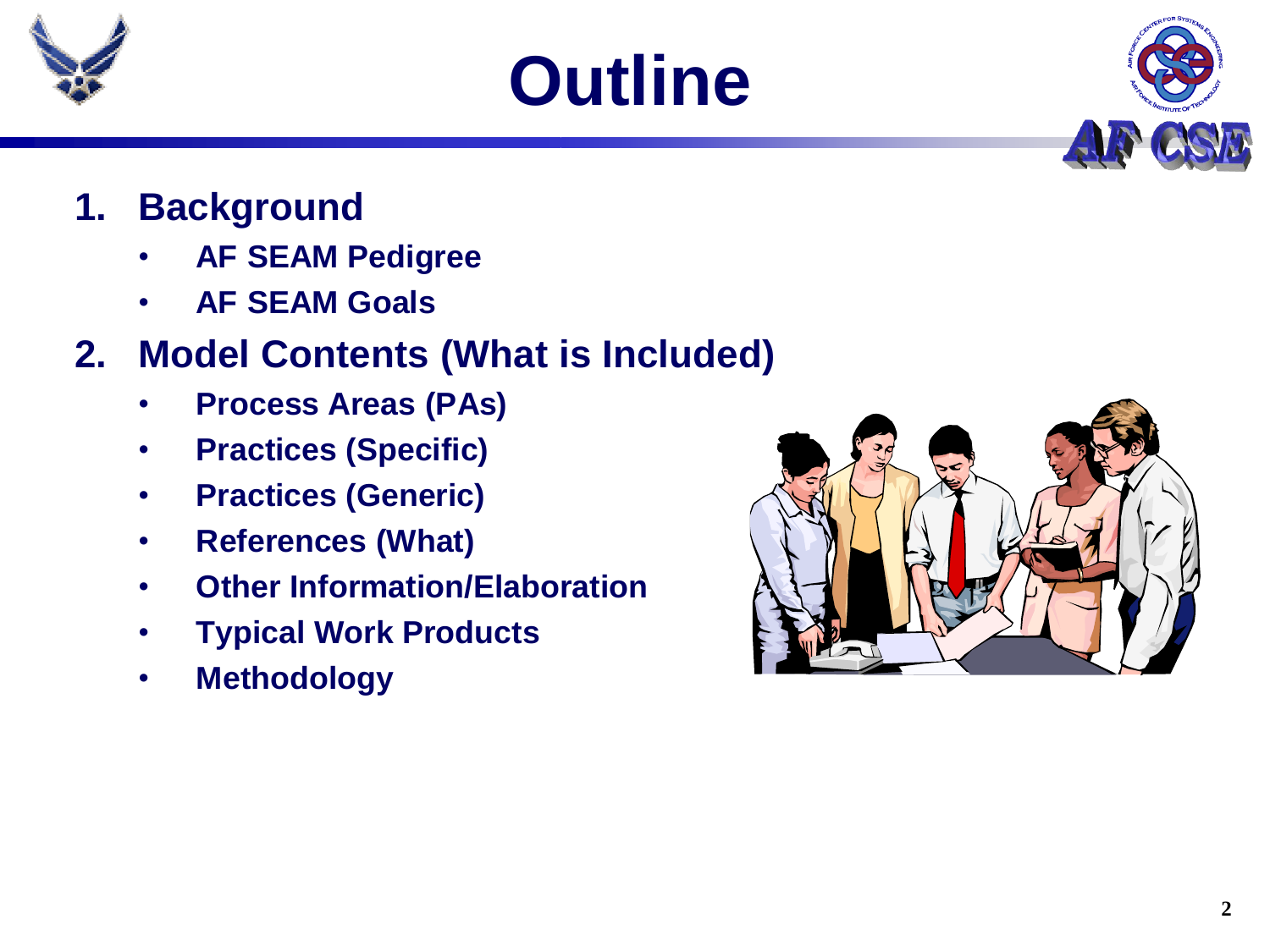

## **AF SEAM Background**



- **In 2006, AFMC Engineering Council Action Item to:**
	- Provide an AF-wide SE Assessment Model
	- Involve AF Centers (product and logistics)
	- Leverage current CMMI®-based models in use at AF Centers
	- Baseline Process capability & usage
- **Definition of AF Systems Engineering Assessment Model:** 
	- **A single AF-wide tool which can be used for the assessment and improvement of systems engineering processes in a program/project.**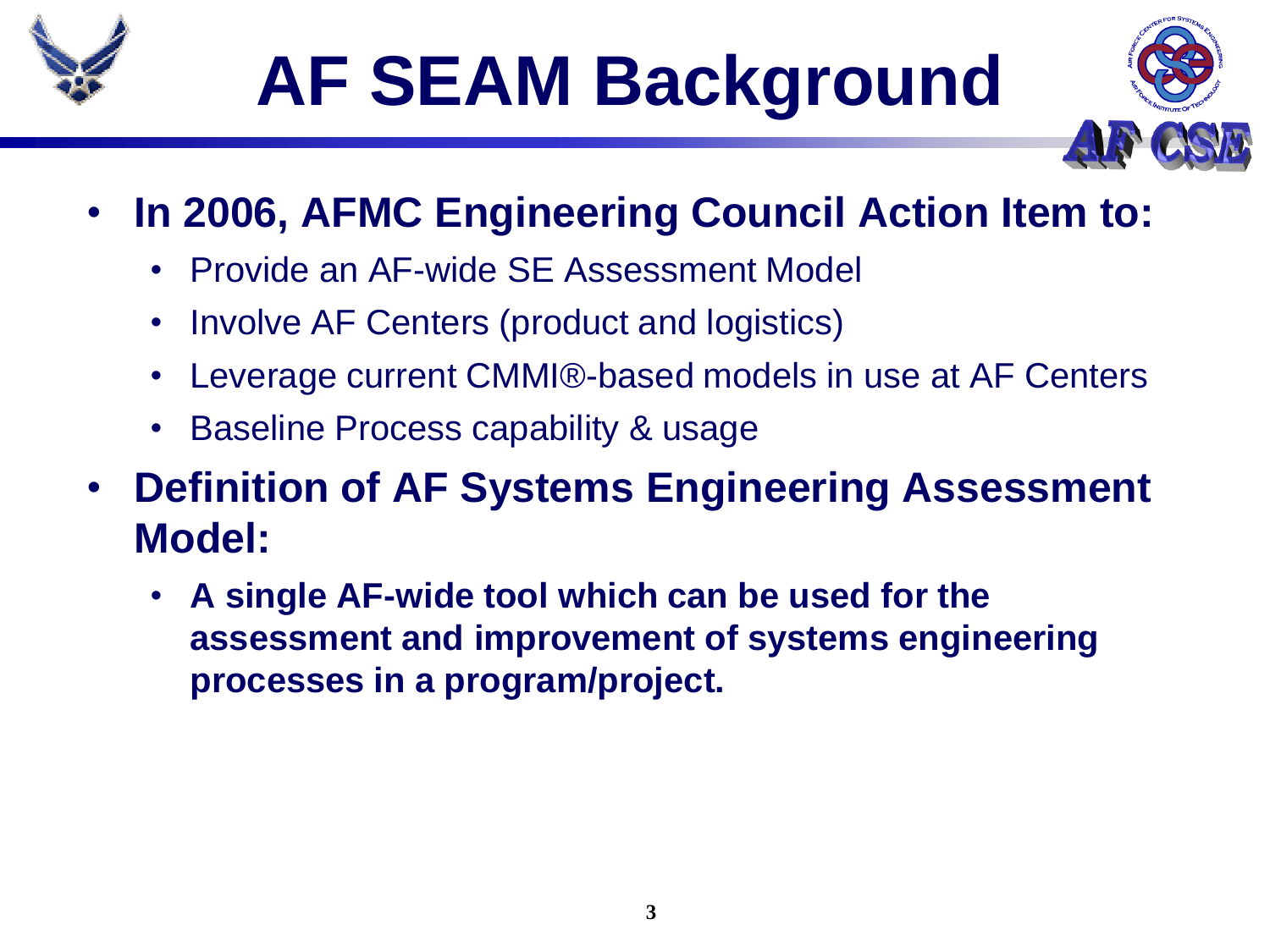

## **AF SEAM Goals**



### • Goals

- Ensure a Consistent Understanding of SE
- Ensure Core SE Processes are in Place and Being Practiced
- Document repeatable SE "Best Practices" across AF
- Identify Opportunities for Continuous Improvement
- Clarify Roles and Responsibilities
- Improve Program Performance & Reduce Technical Risk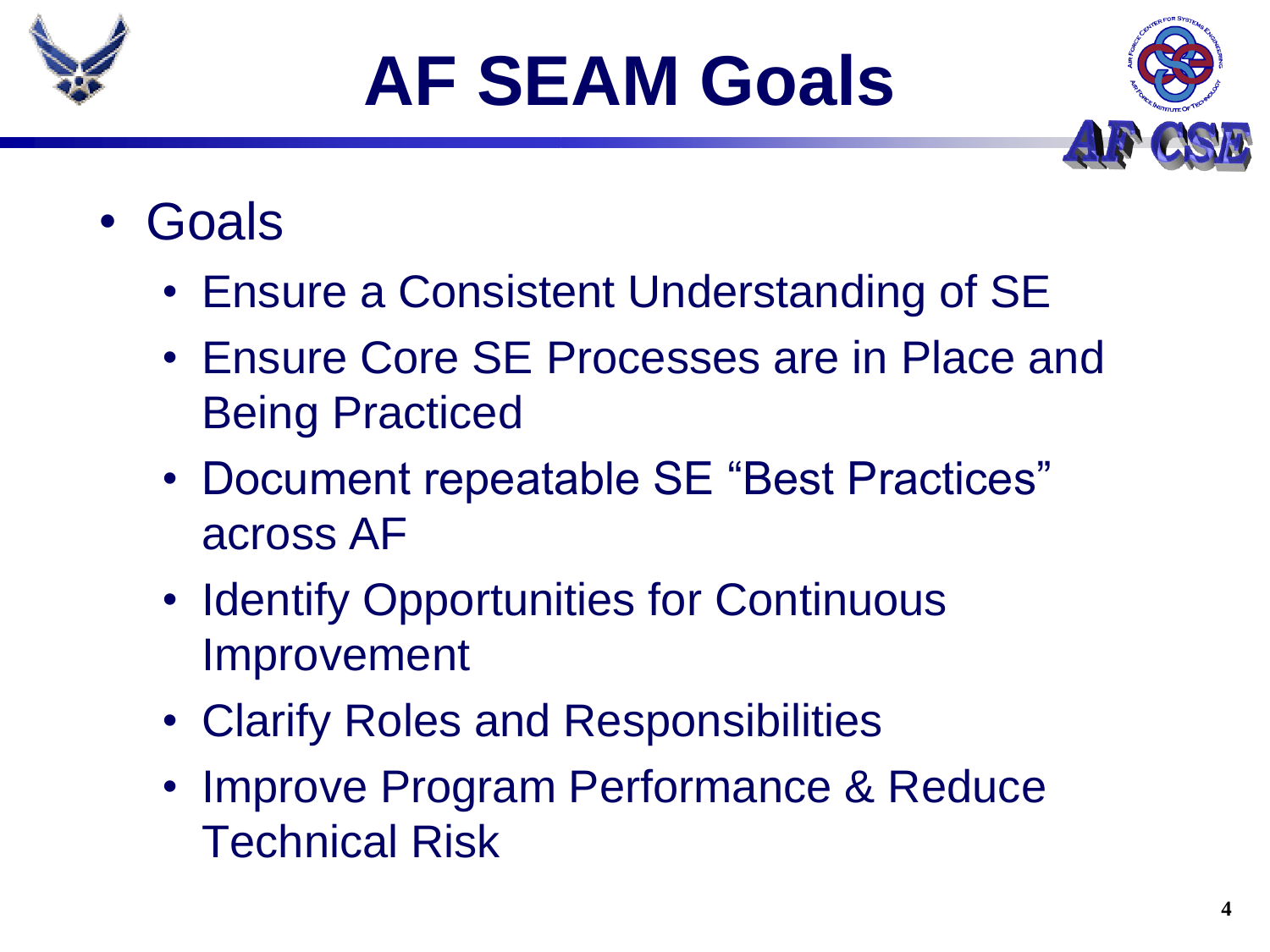

- Lack of Disciplined System Engineering (SE) has been a major contributor to poor program performance
- Many Problems Have Surfaced Repeatedly with AF Programs
	- Missed or Poorly Validated Requirements
	- Poor Planning Fundamentals
	- Lack of Integrated Risk Management
	- Lack of Rigorous Process
	- Lack of Process Flow Down
- Restoring SE Discipline in AF Programs Is Key to Improved Performance and Credibility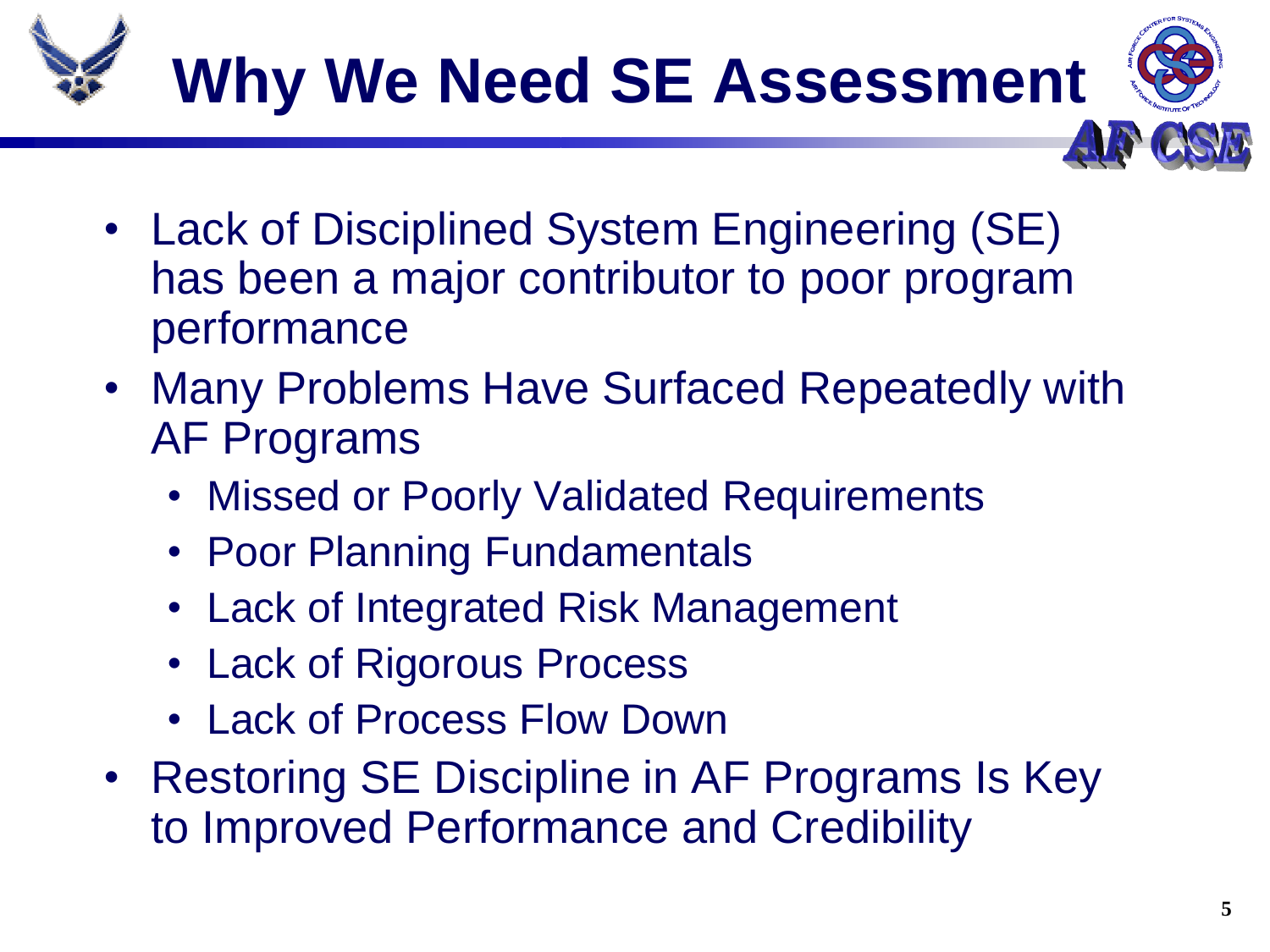





- Restoring Disciplined SE
	- Clear Definition of Expectations
	- Well Aligned with Policy
- Established Assessment Methods & Tools
	- Best Practices Baseline
	- Driving Improvement
- Moving towards
	- Deeper Understanding of SE **Processes**
	- More Efficient Programs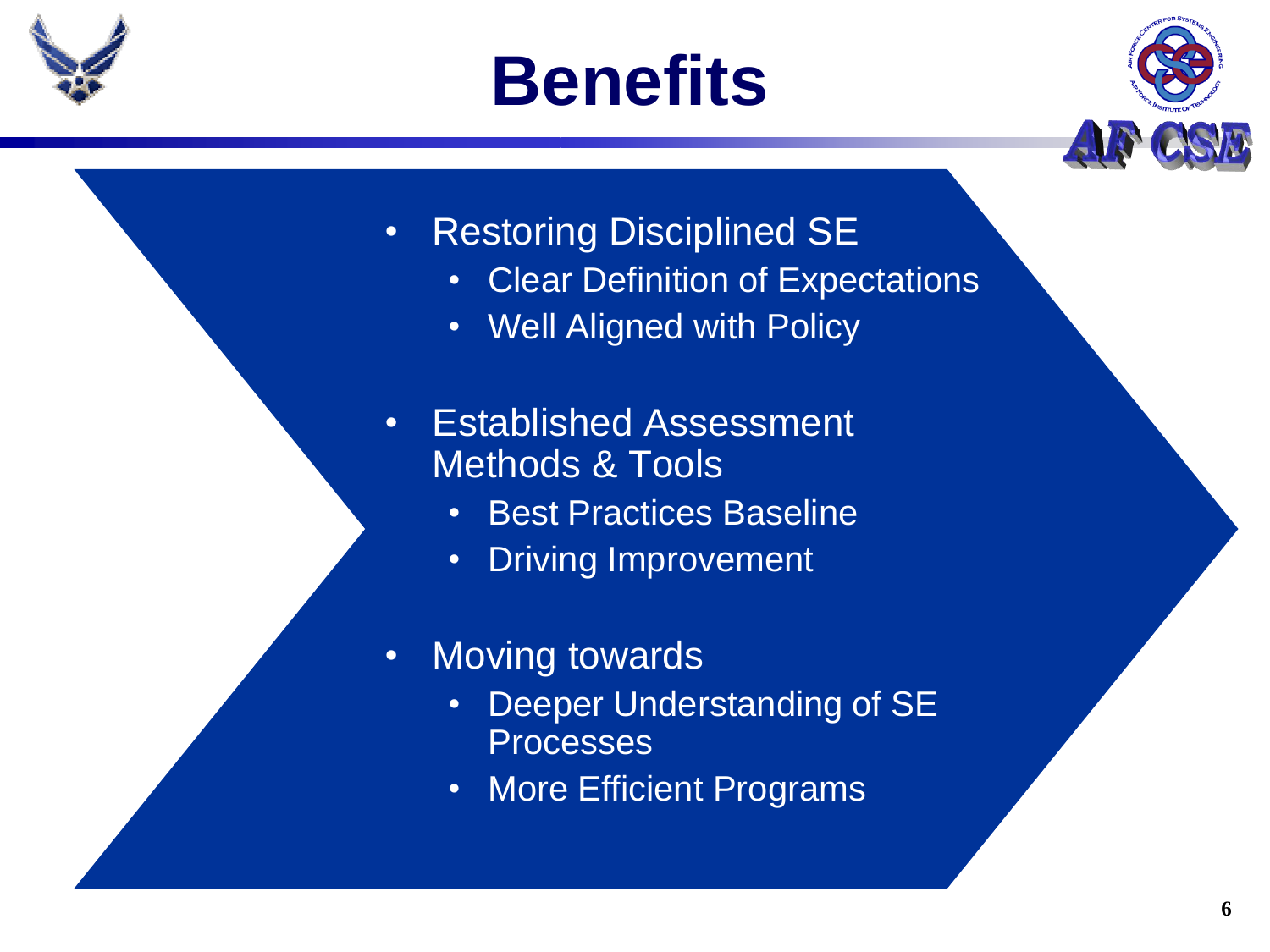

## **Why AF SEAM**



- **AF SEAM is a composite of Industry & DoD SE best practices**
	- **Maps to CMMI -ACQ 1.2 & -DEV 1.2**
	- **Consistent w/ Industry and DoD guidance**
- **Advantages to using AF SEAM**
	- **Streamlining of CMMI process areas to AF programs**
	- **AF-centric w/ end-to-end life cycle coverage**
	- **More focused document requires less program overhead**
	- **Does not require SEI certified assessors**
- **Impact to AF programs**
	- **Assure programs are achieving desired outcomes**
	- **Ensure program teams have adequate resources**
		- **Qualified People, Process Discipline, Tools/Technology**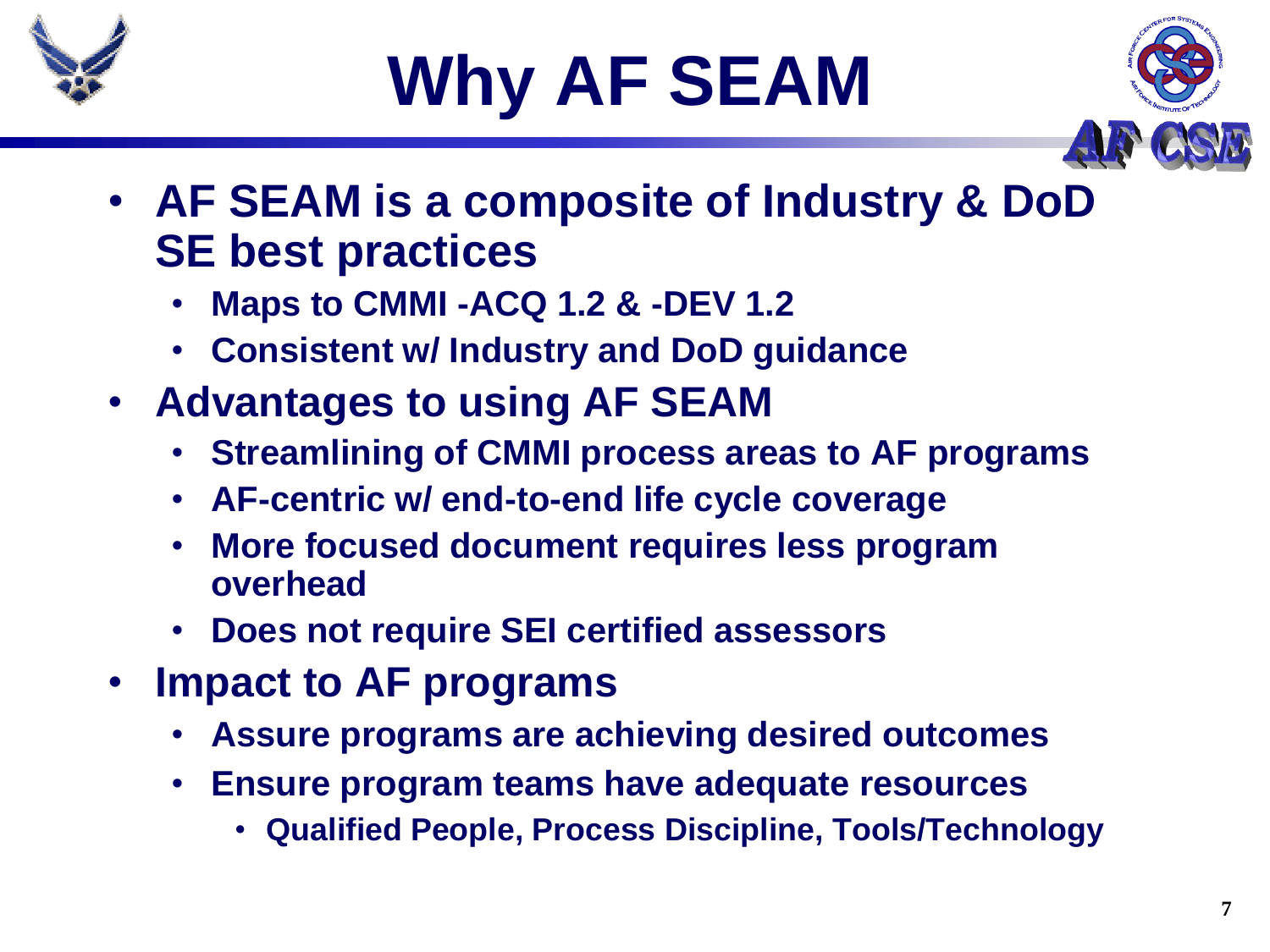

## **AF SEAM Pedigree**



- All AF product Centers selected and tailored some version of the Software Engineering Institute (SEI) Capability Maturity Model Integration (CMMI®) to baseline process institutionalization
- SEI CMMI<sup>®</sup> is the Defense Industry-wide accepted method for process appraisal and improvement
- The SEI CMMI® incorporates principles and practices from recognized industry and US Government system engineering and related standards such as:
	- **AFI 63-1201 Life Cycle Systems Engineering**
	- **Defense Acquisition Guidebook, Chapter 4**
	- **MIL-STD 499B System Engineering**
	- **ANSI/EIA 632 Processes for Engineering a System**
	- **IEEE/EIA 731 Systems Engineering Capability Model**
	- **ISO/IEEE 15288 Systems Engineering-System Life Cycle Processes**
	- **INCOSE System Engineering Standard**
	- **IEEE 1220 Application and Management of the Systems Engineering Process**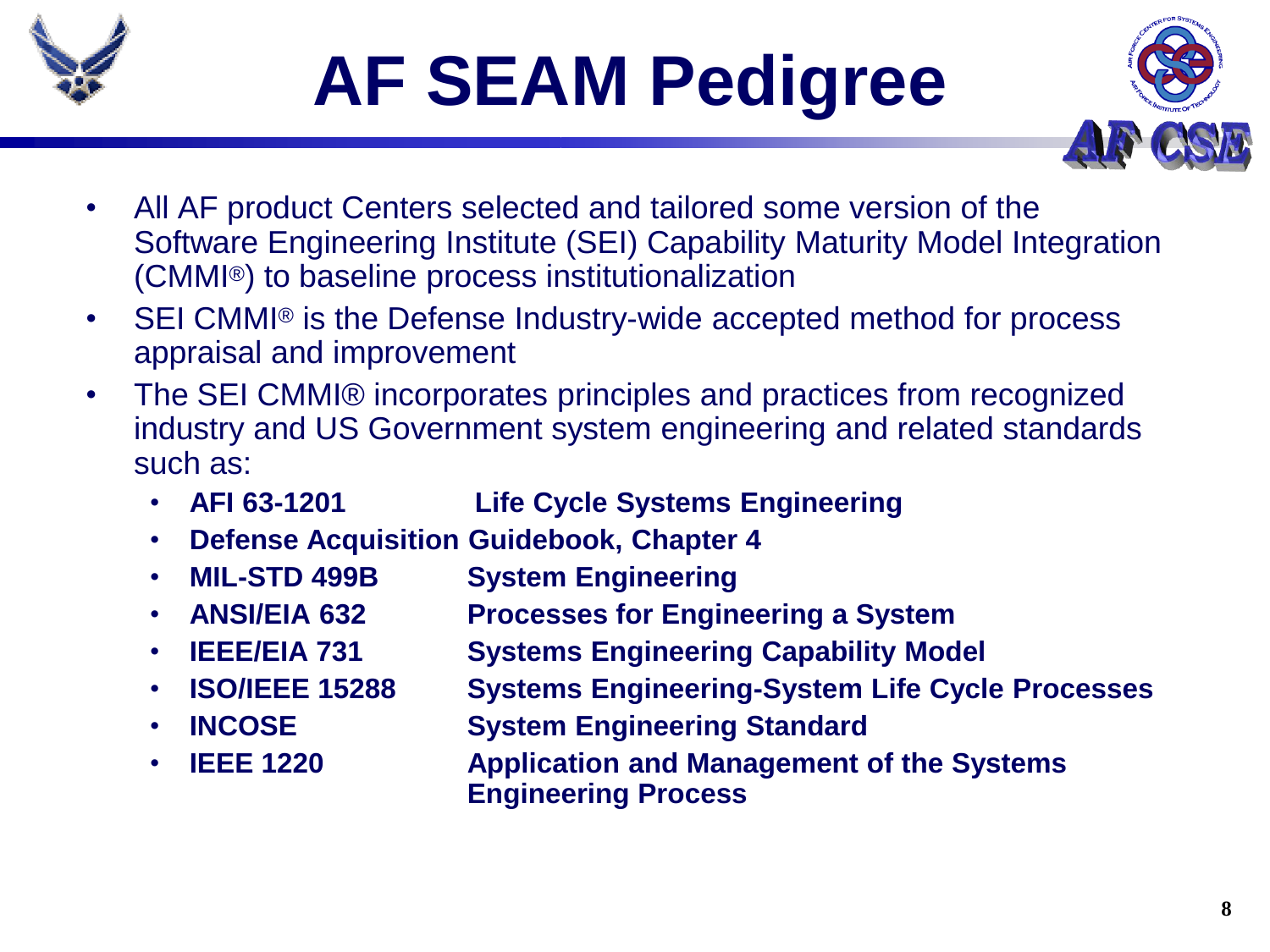

## **AF SEAM Content**



- Process Areas (PAs)
- Goals
- Practices
- Informative Material
	- Description
	- Typical Work Products
	- Reference Material
	- Other Considerations

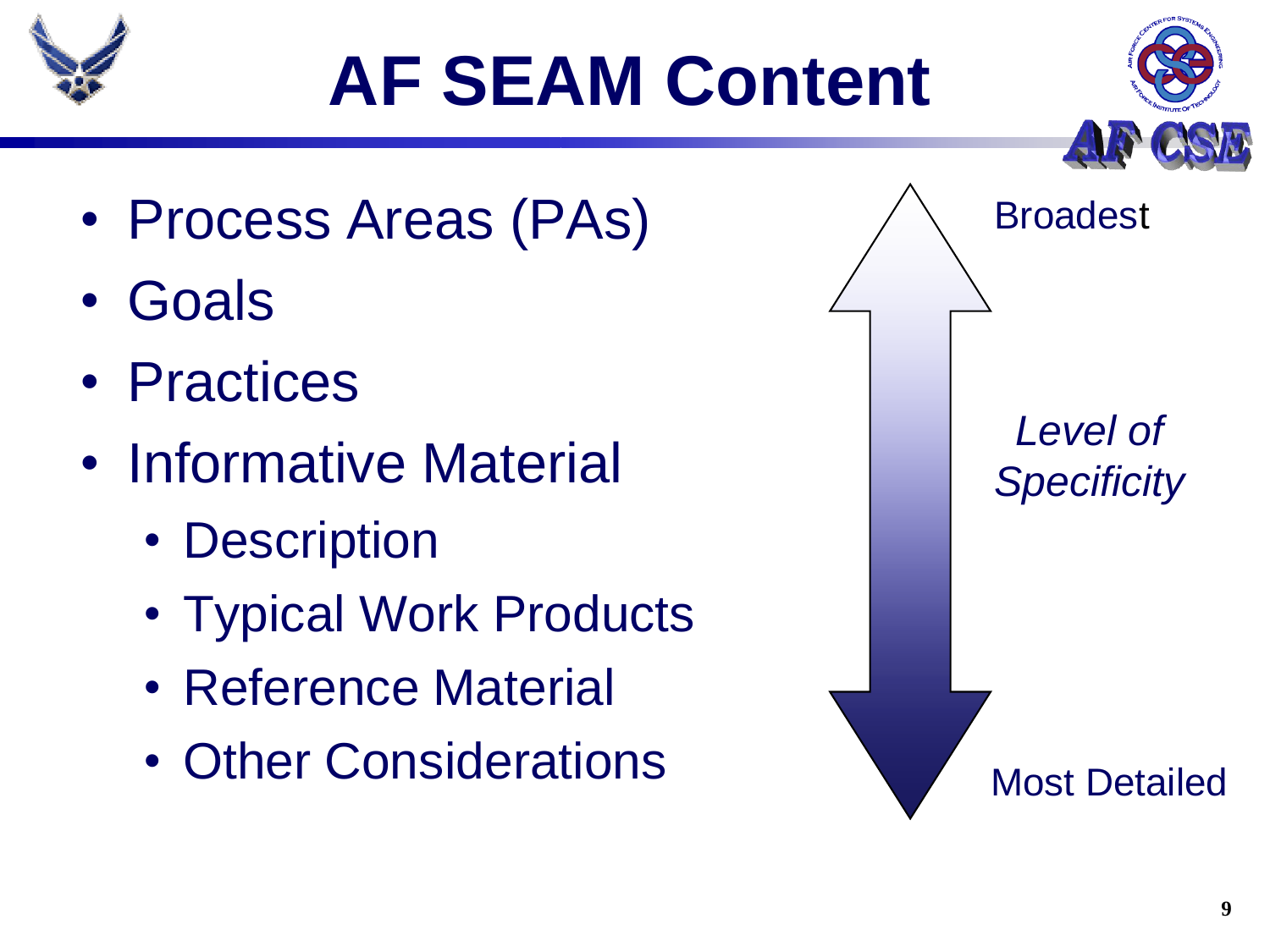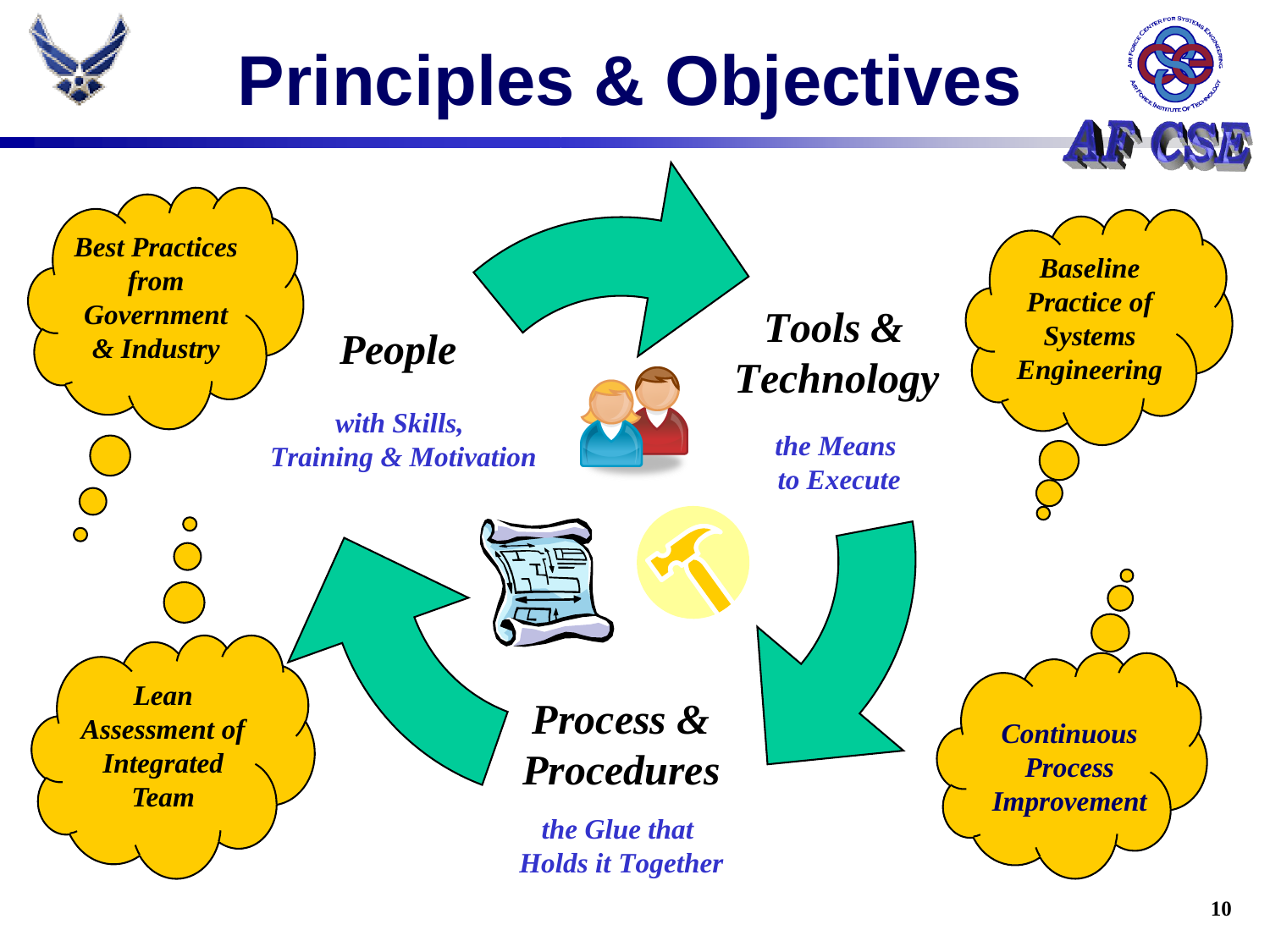



*"If you can't describe what you are doing as a process, you don't know what you are doing."* 

### **- W. Edwards Deming**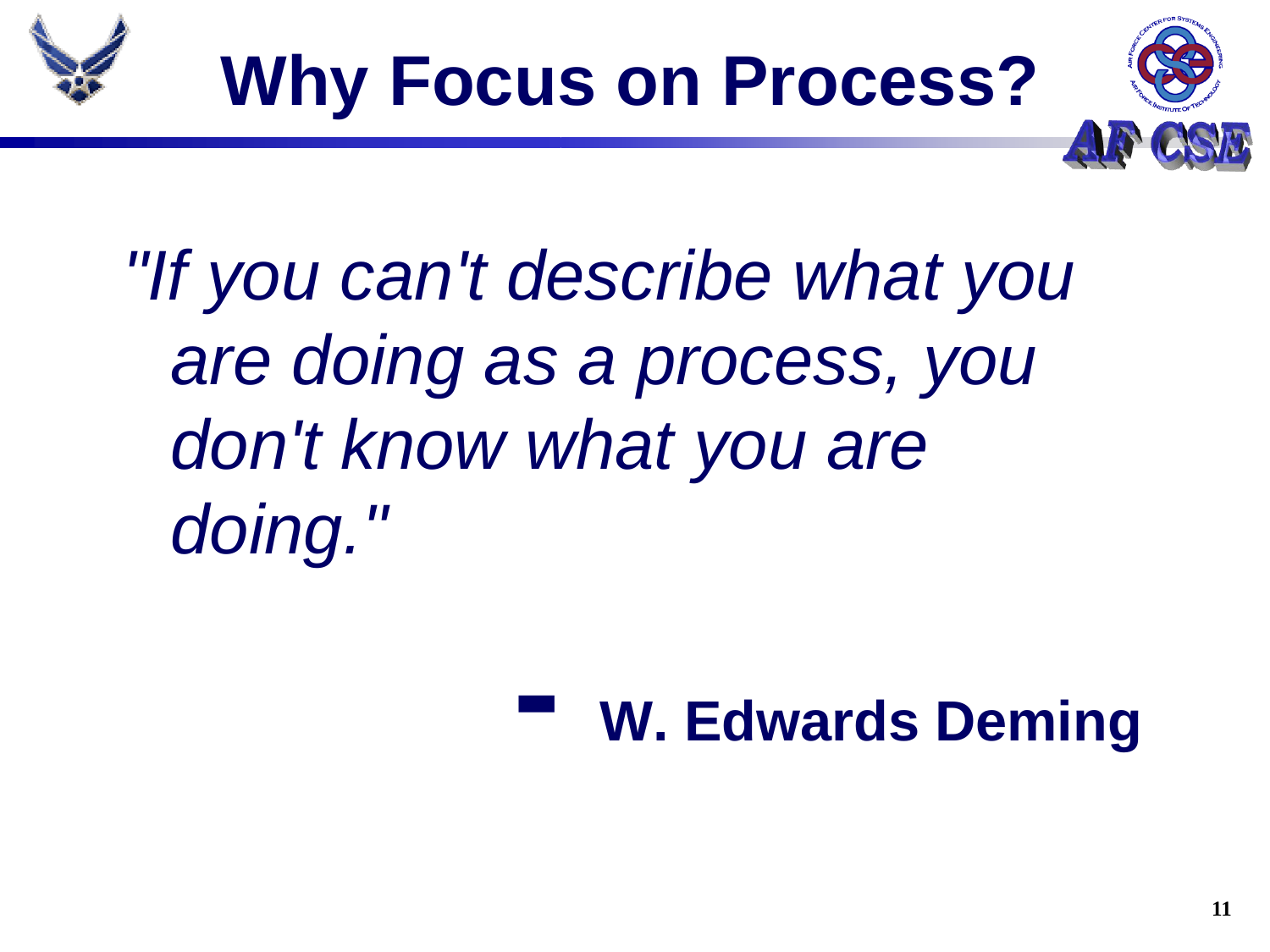

## **AF SEAM Elements**



- **10 Process Areas (PAs)**
	- **Based in CMMI process area construct**
	- **Conforms with AFI 63-1201 & DAG Chapter 4**

### **Process Areas (PAs)**

- **Configuration Mgmt (CM)**
- **Decision Analysis (DA)**
- **Design (D)**
- **Manufacturing (M)**
- **Project Planning (PP)**
- **Requirements (R)**
- **Risk Mgmt (RM)**
- **Sustainment (S)**
- **Tech Mgmt & Ctrl (TMC)**
- **Verification &Validation (V)**

- 34 Goals *Are Accomplished through the Specific Practices*
- 120 Specific Practices
- 7 Generic Practices (Apply to each Process Area)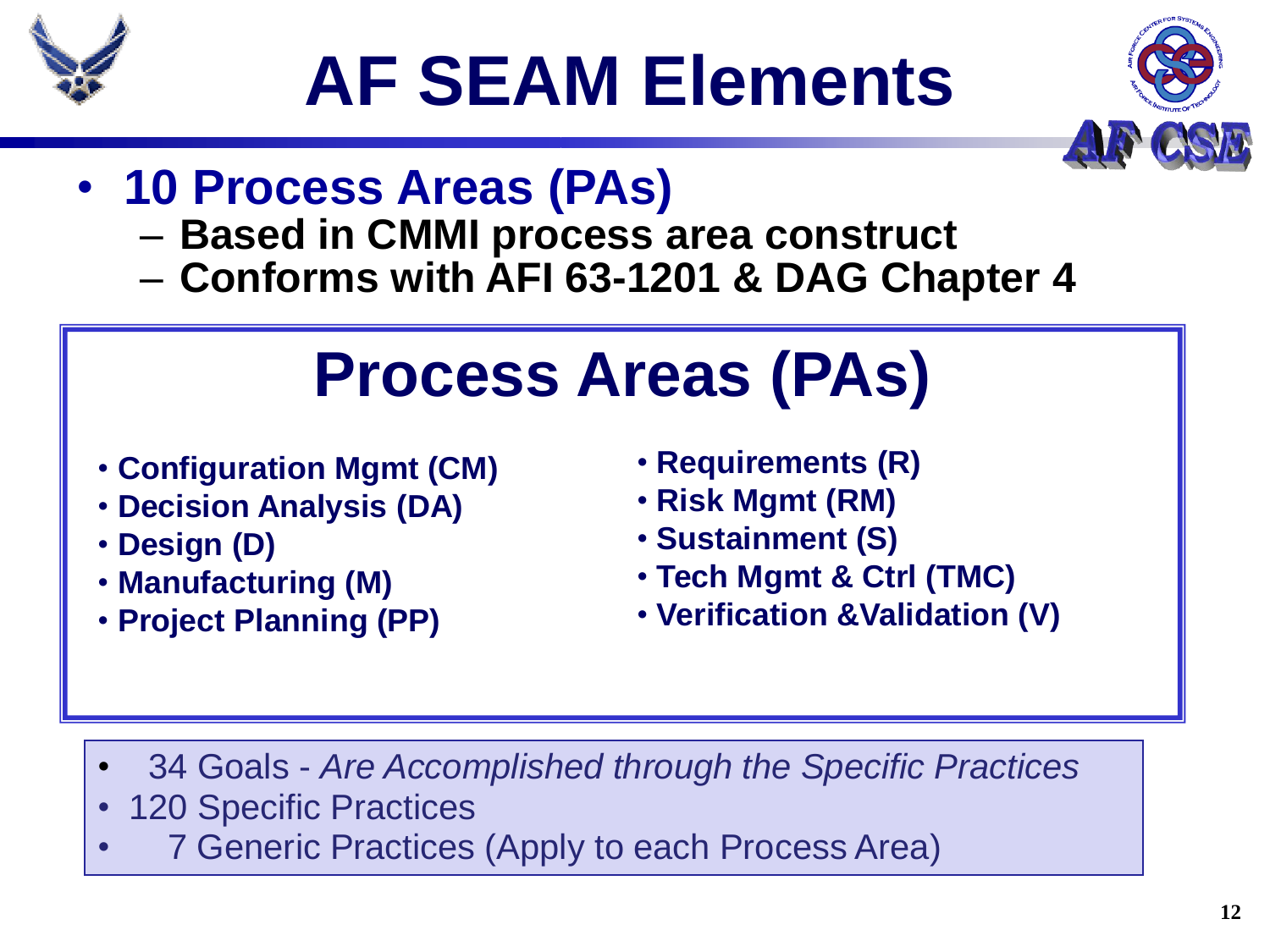





- **Specific Practices – Each one applies to only one Process Area**
- **Each Practice has Informative Material**
	- Description
	- References
	- Typical Work Products
	- Other Considerations
- **Generic Practices**
	- Must be accomplished for each Process Area
	- Ensures specific practices are executed
	- Involves stakeholders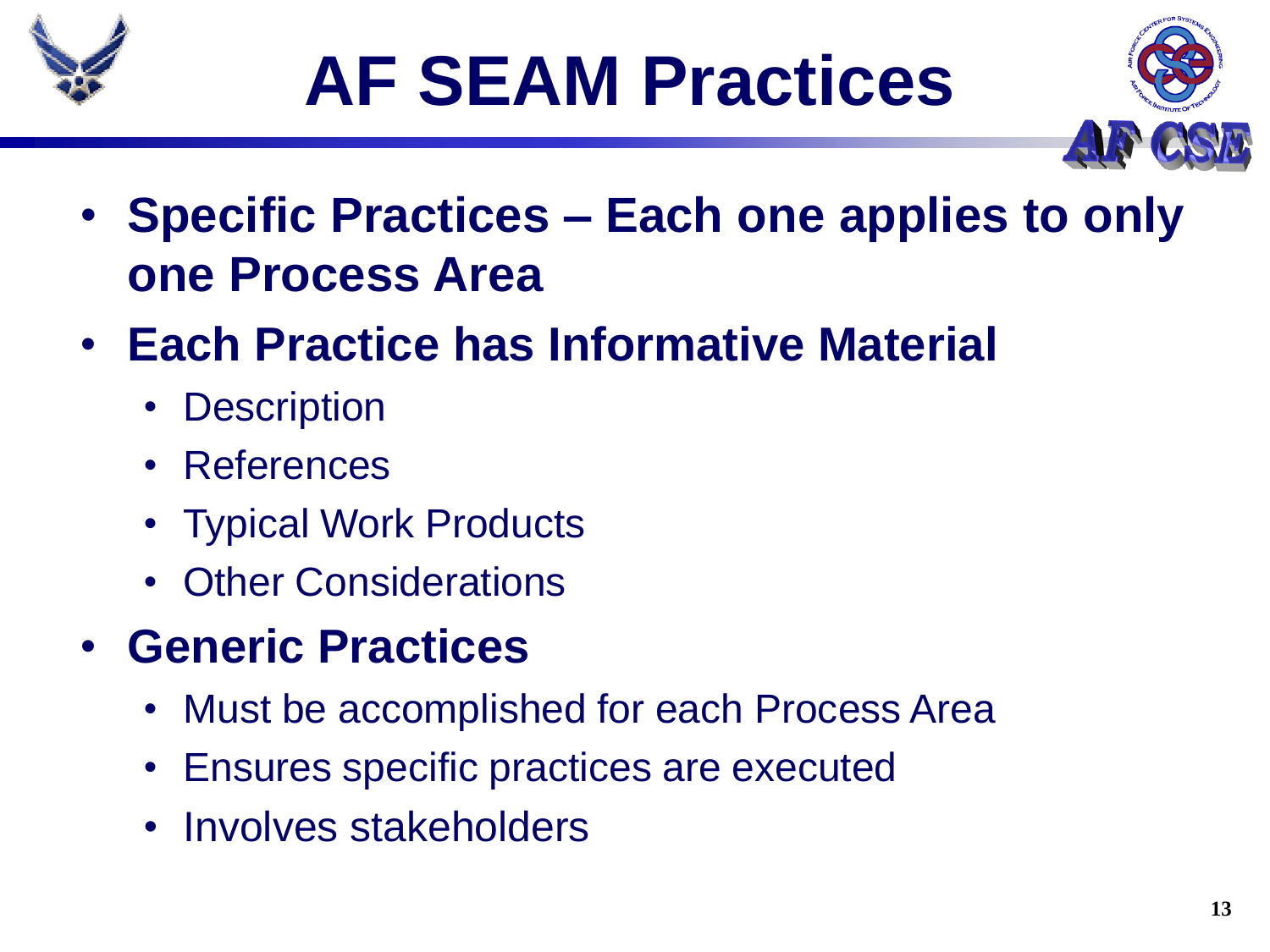

## **AF SEAM Practices**

| <b>Process Area</b>            | <b>Goals</b> | <b>Specific</b><br><b>Practices</b> | <b>Generic</b><br><b>Practices</b> | Total<br><b>Practices</b> |
|--------------------------------|--------------|-------------------------------------|------------------------------------|---------------------------|
| <b>Configuration Mgmt</b>      | 3            | 8                                   |                                    | 15                        |
| <b>Decision Analysis</b>       | 1            | 5                                   | 7                                  | 12                        |
| <b>Design</b>                  | 3            | 14                                  | 7                                  | 21                        |
| <b>Manufacturing</b>           | 4            | 12                                  | 7                                  | 19                        |
| <b>Project Planning</b>        | 3            | 15                                  | 7                                  | 22                        |
| <b>Requirements</b>            | 4            | 13                                  | 7                                  | 20                        |
| <b>Risk Mgmt</b>               | 3            | 7                                   |                                    | 14                        |
| <b>Sustainment</b>             | 4            | 15                                  | 7                                  | 22                        |
| <b>Tech Mgmt &amp; Control</b> | 4            | 15                                  | 7                                  | 22                        |
| <b>V &amp; V</b>               | 5            | 16                                  | 7                                  | 23                        |
| Total                          | 34           | 120                                 | 70                                 | <i><b>190</b></i>         |

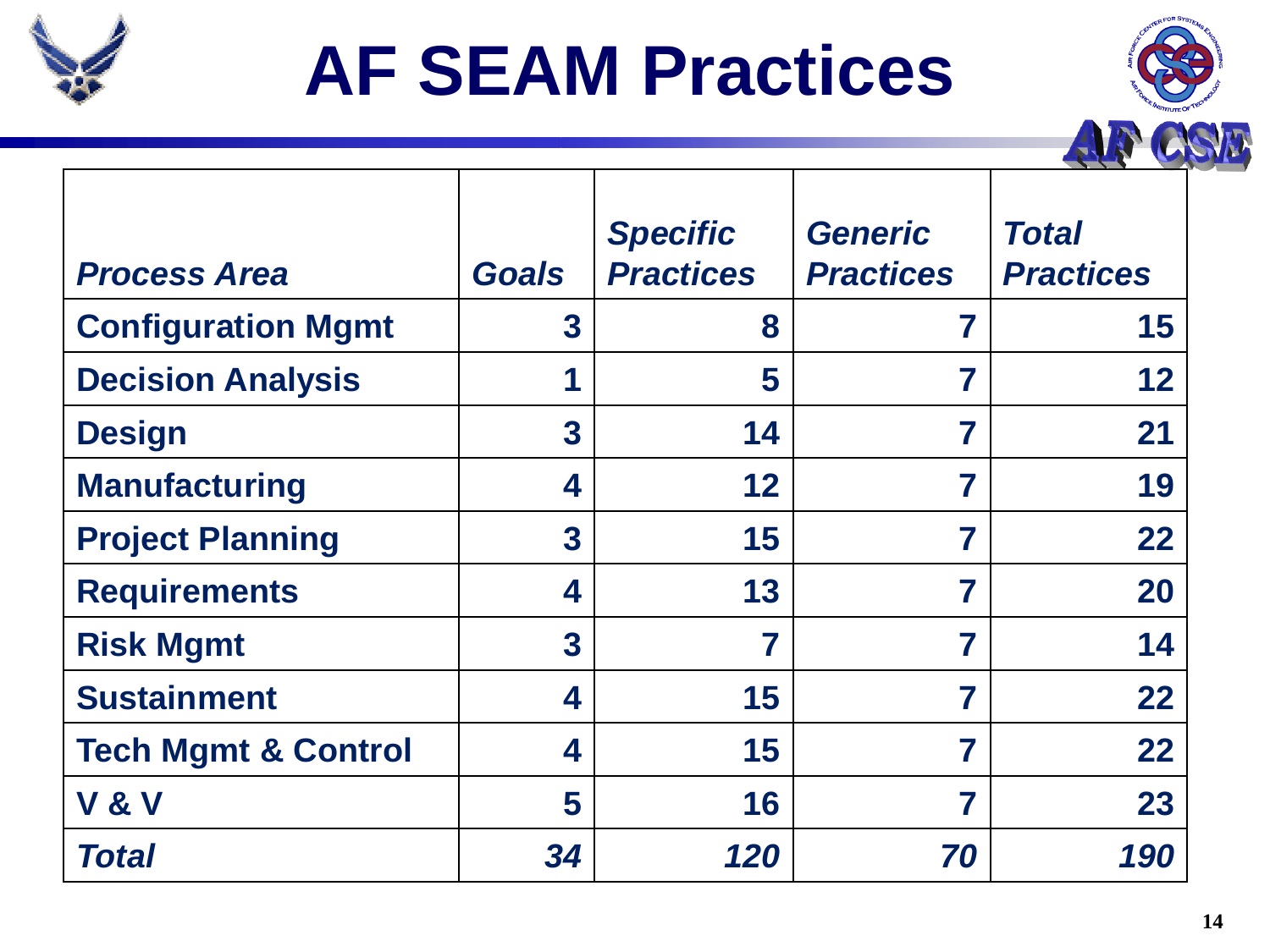

# **Sample Specific Practice**



#### • **RMG1P1 Determine risk sources and categories**

• **Description**: Establish categories of risks and risk sources for the project initially and refine the risk structure over time (e.g., schedule, cost, supplier execution, technology readiness, manufacturing readiness, product safety, and issues outside control of team), using Integrated Product Teams. Quantify the risk probability and consequence in terms of cost and schedule.

#### • **Typical Work Products:**

- Risk matrix
- Risk management plan
- **Reference Material: USAF Operational Risk Management, AFI 90-901**
- **Other Considerations:** Consider using Acquisition Center of Excellence Risk Management Workshops when needed. For manufacturing risks consider the capability of planned production processes to meet anticipated design tolerances. Include the supplier's capacity and capabilities in the analysis.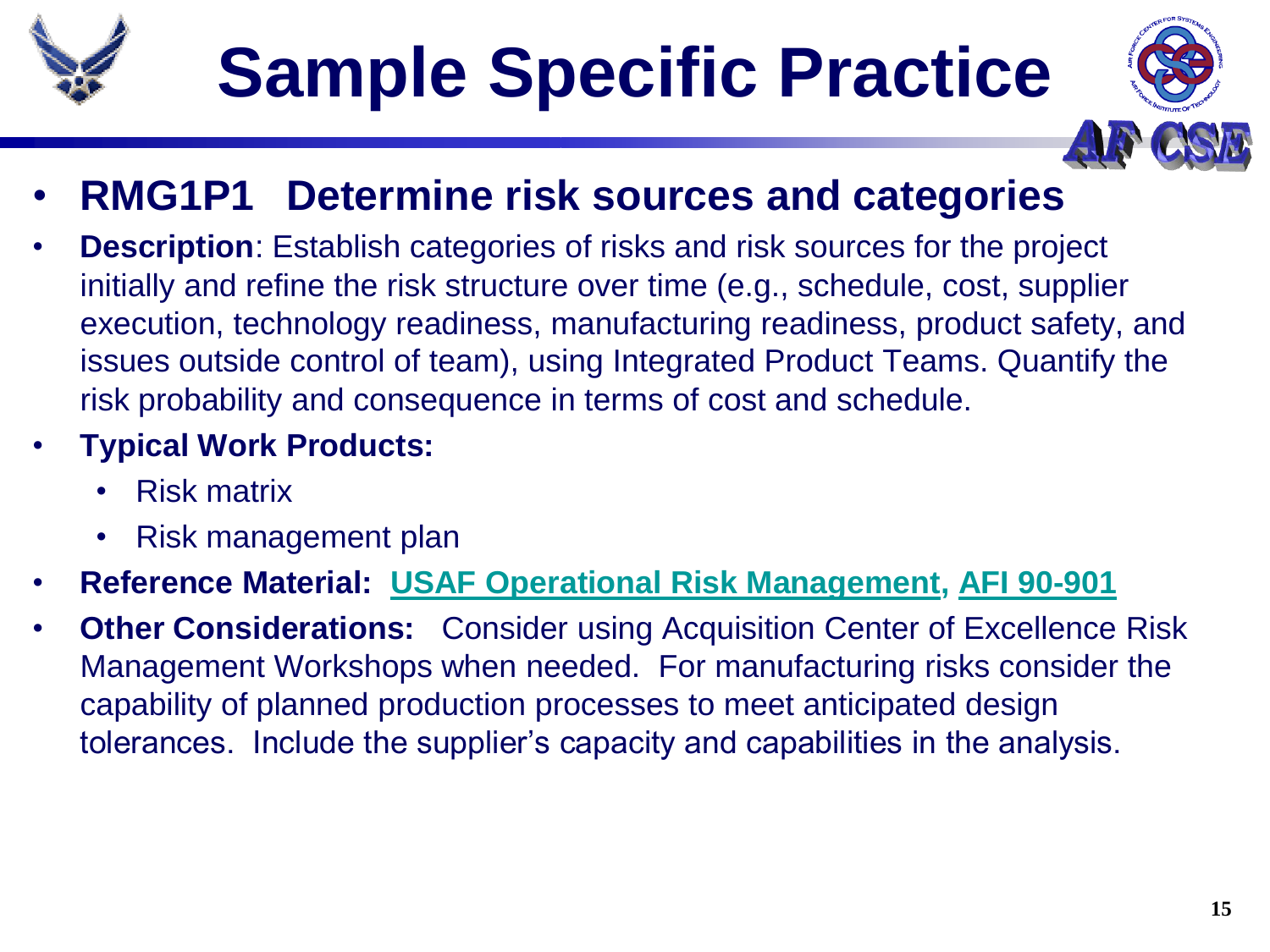

## **Generic Practices**



- **1. Establish and maintain the description of a defined process**
- **2. Establish and maintain plans for performing the process**
- **3. Provide adequate resources for performing the process, developing the work products, and providing the services of the process**
- **4. Assign responsibility and authority for performing the process, developing the work products, and providing the services of the process**
- **5. Train the people performing or supporting the processes needed**
- **6. Monitor and control the process against the process plan and take appropriate corrective action**
- **7. Review the activities, status, and results of the process with higher level management and resolve issues**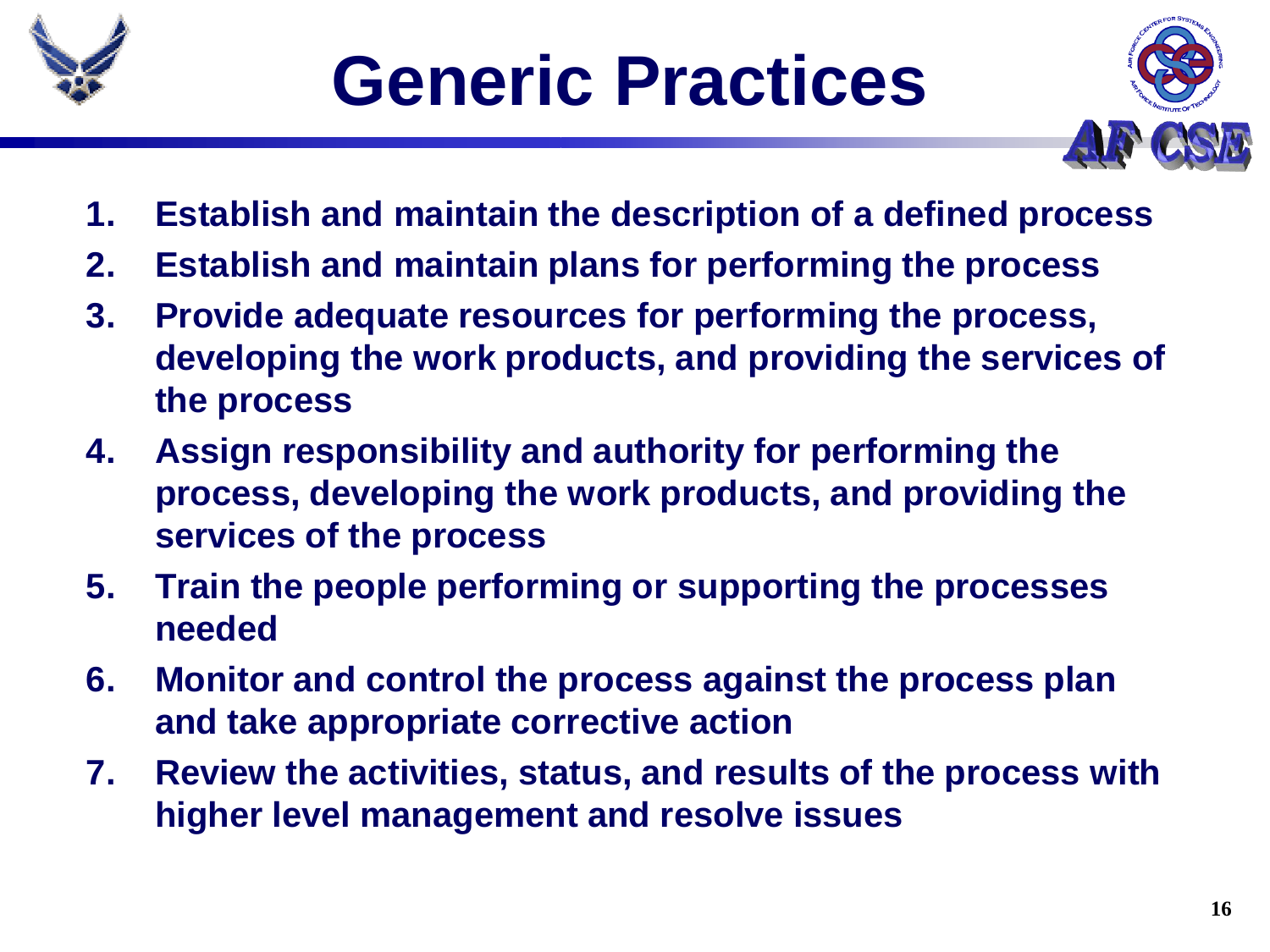

## **Process Detail Outline**



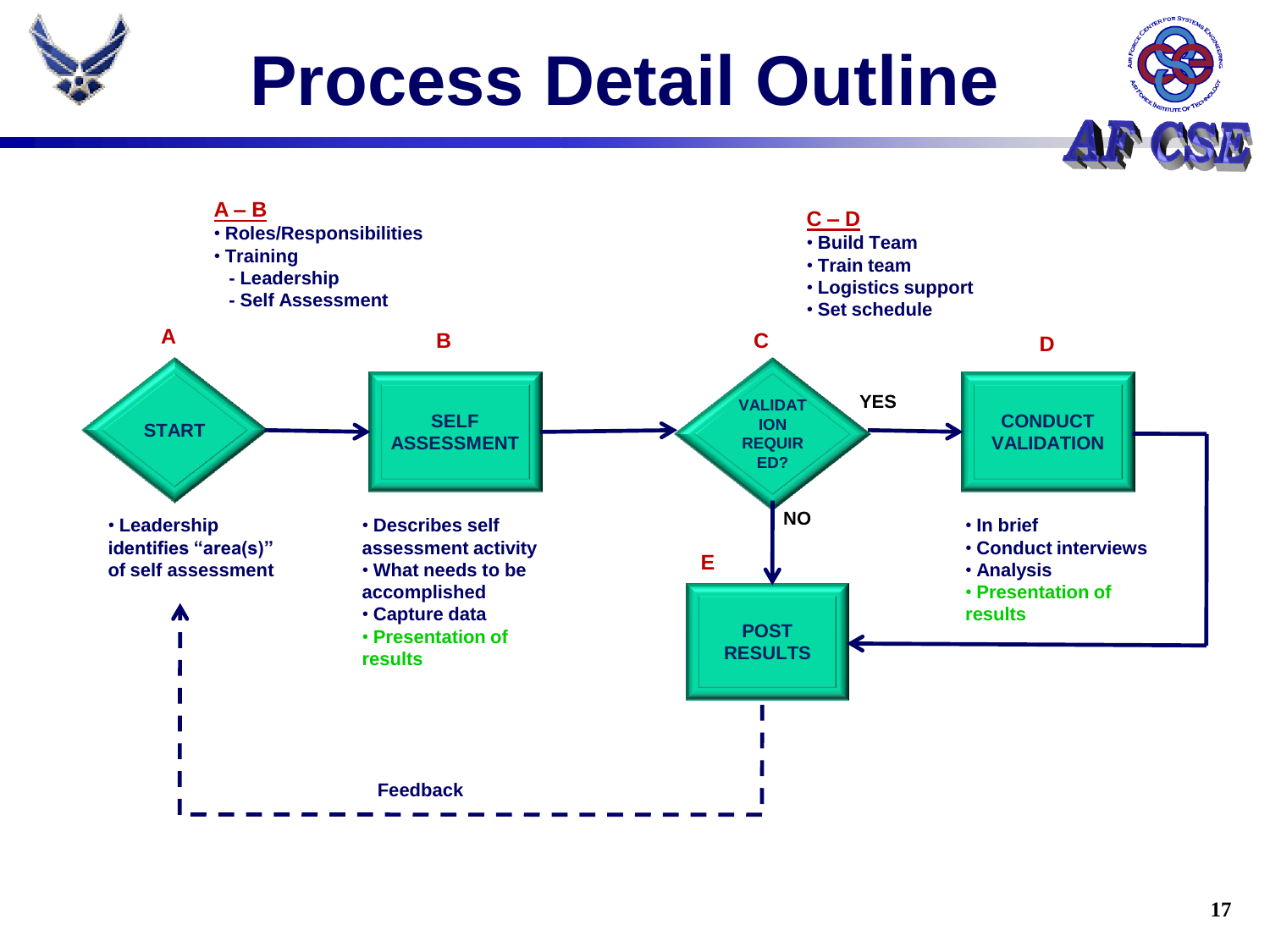

# **Criteria for Methodology**



- Facilitate Self Assessment
- Facilitate Continuous Improvement
- Provide insight into Program/Project Processes & Capability
- Objective Assessment
- Consistent Near and Far Term Approach
- Provide Results that are meaningful for leadership
	- **Relevant to PM/PEO/CC**
	- **Simple**
	- **Understandable**
	- **Graphical**
- **Support Multi-level Measurement & Reporting**
	- **Program/Project, Squadron, Group, Wing, Center**
		- **Resource Allocation**
		- **SE Process Improvement**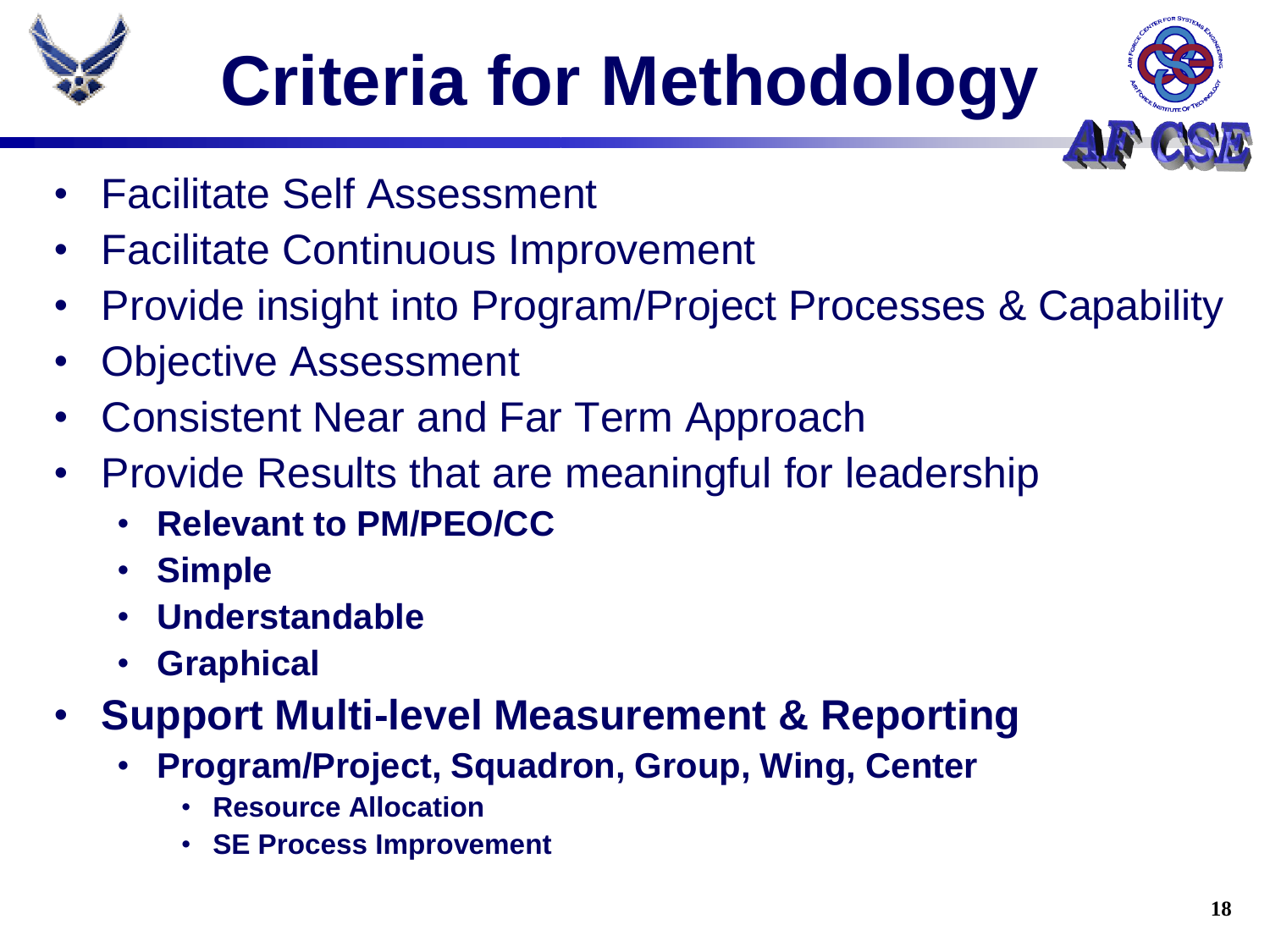# **Defining the Methodology**

*Low Assessment Continuum High* 



- **Promulgate Policy**
	- **Directives**
	- **Instructions**
	- **Checklists**
	- **Guidance**
- **Expect Compliance**



#### • **AF SEAM**

- **Collaborative & inclusive**
- **Leanest Possible Best Practices "Must Dos"**
- **Clearly Stated Expectations**
- **Program Team & Assessor Team**
- **Training**
- **Self Assessment of Program with Validation Assessment**



- **Comprehensive Continuous Process Improvement**
	- **Highly Detailed Process Bibles**
	- **Training**
- **Validation Assessment**
	- **Deep Dives**



*Assessment Methods that Balance Time and Effectiveness*



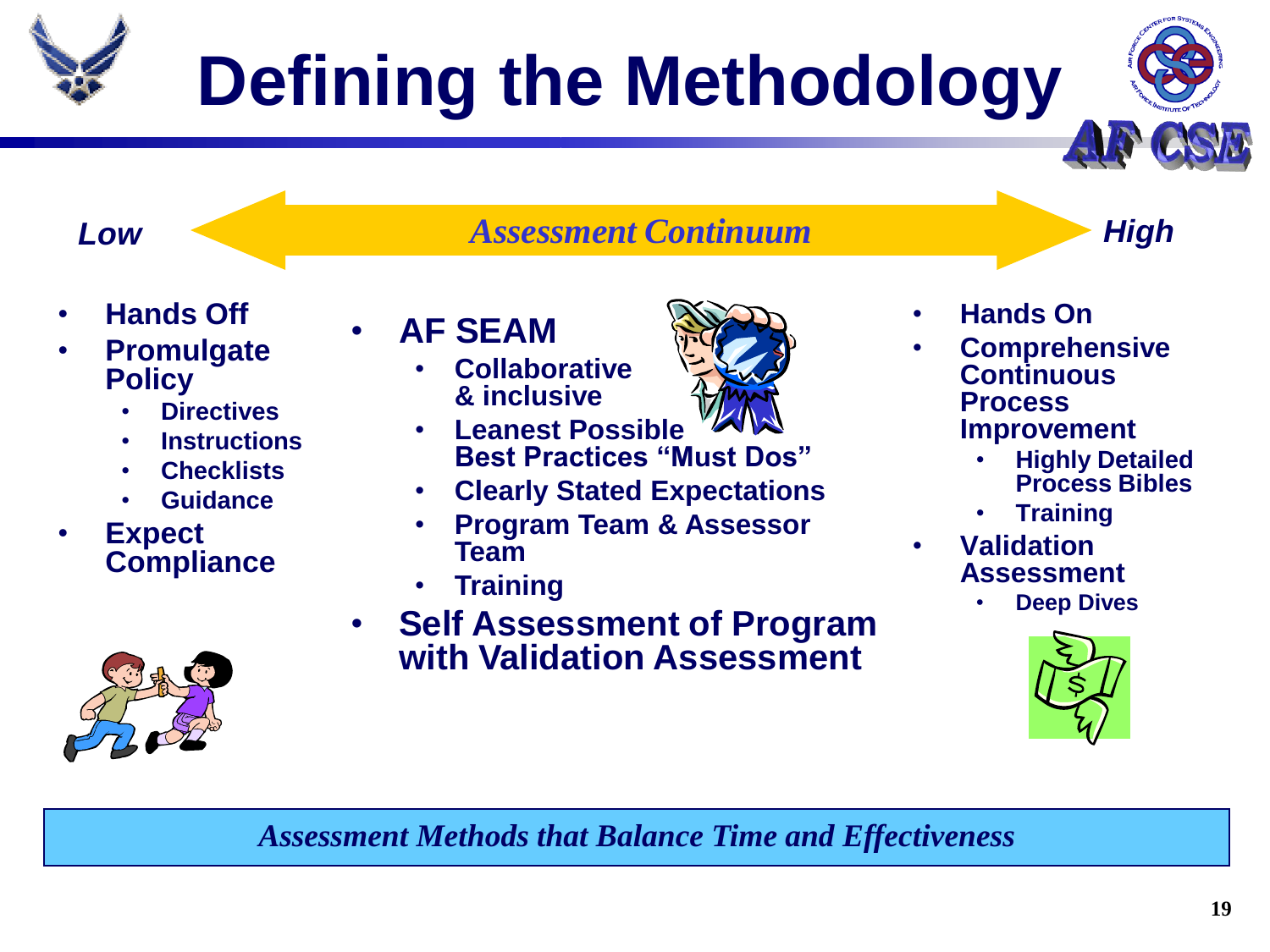

**Phase I Planning**

• **Training** 



**Reviews**

**20**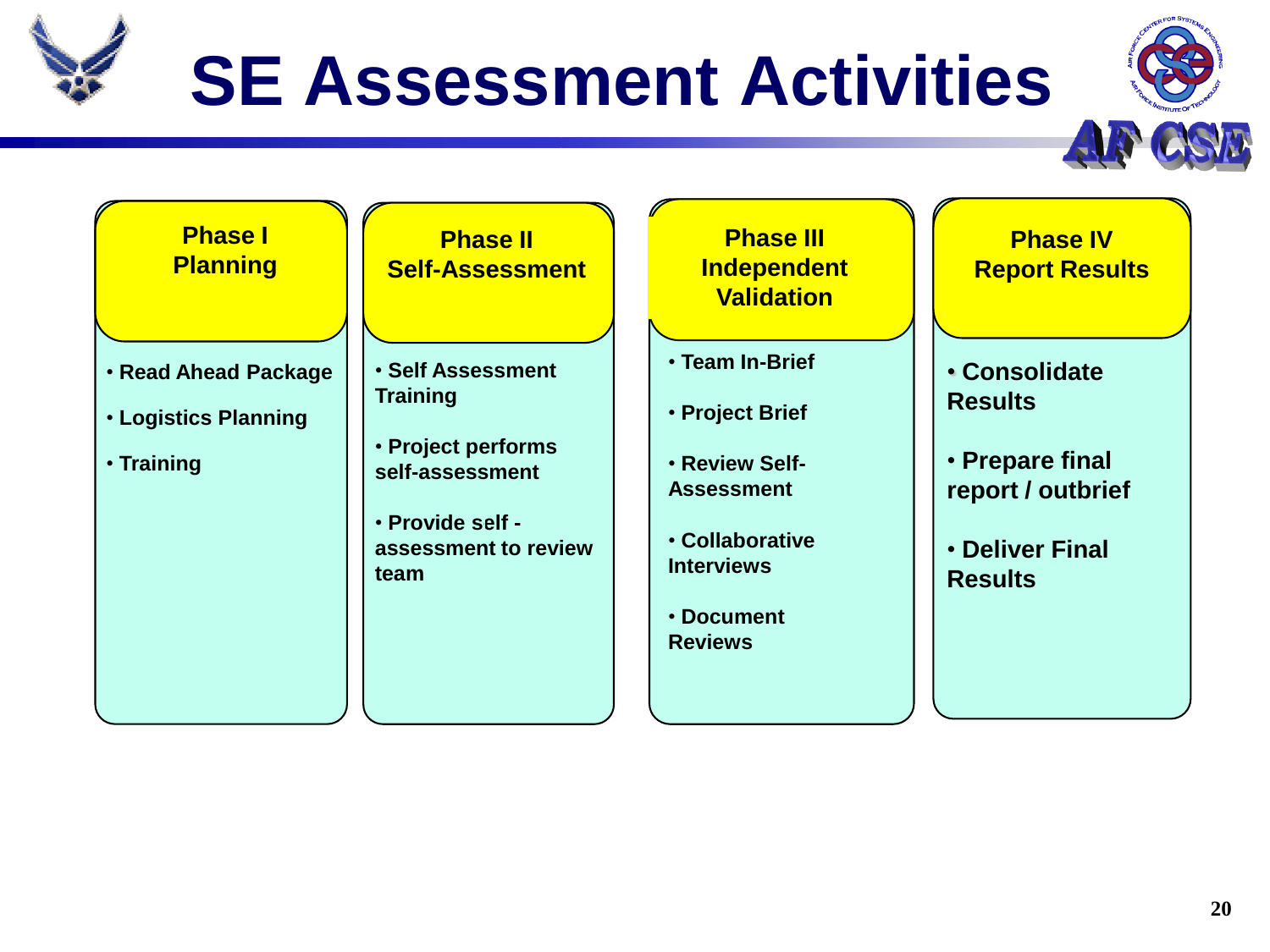





- Feedback
	- Lessons learned from assessment tool
	- Collaborative review
- Findings
	- Completed assessment tool
	- Strengths
	- Improvement opportunities
	- Output metrics
- Recommendations
- Final outbrief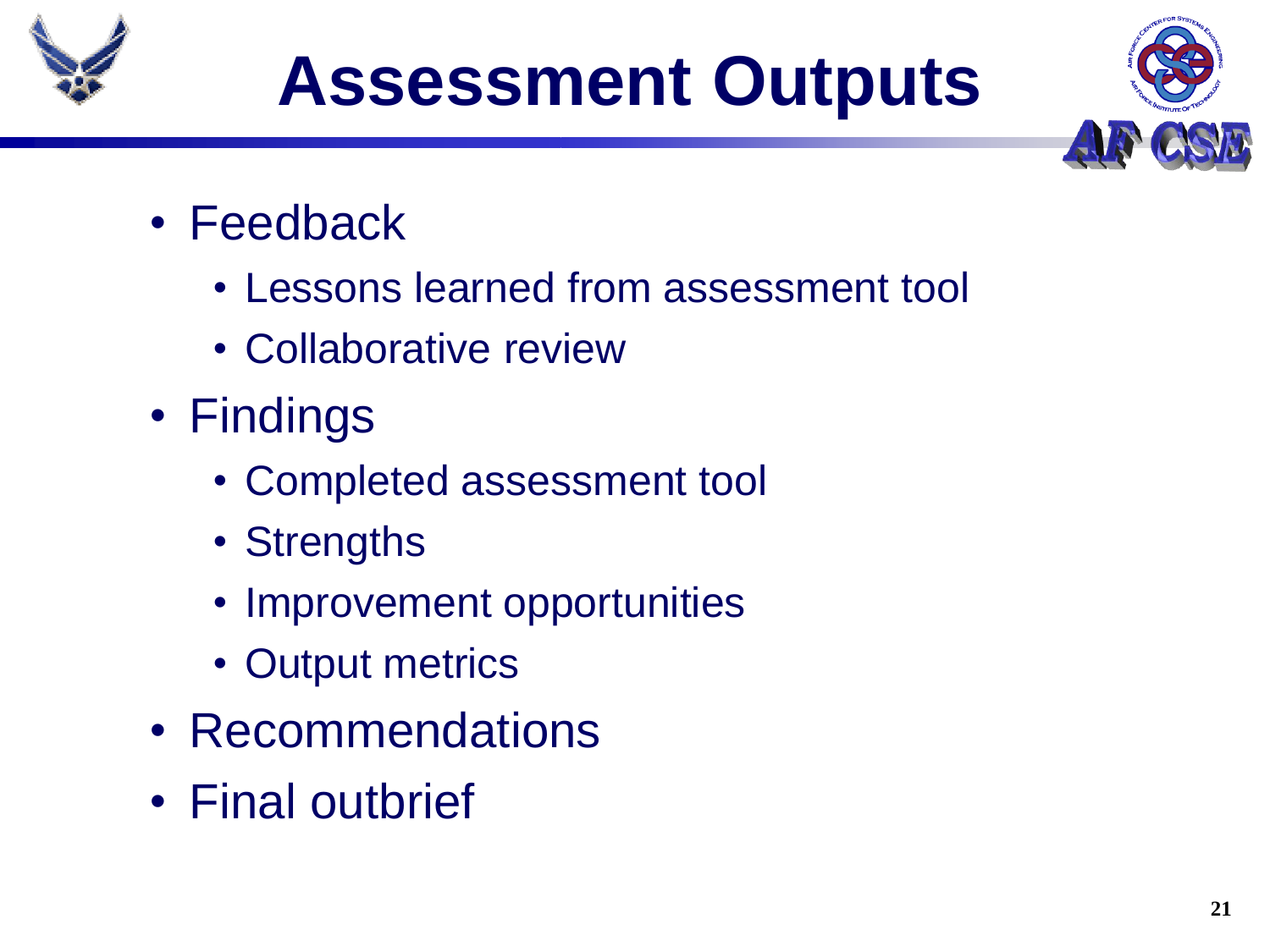# **Specific Practices Summary**

п



**Dorophone** 



| r ercentage<br>(of those |              |           |                |              |                 |           |       |                         |              |           |
|--------------------------|--------------|-----------|----------------|--------------|-----------------|-----------|-------|-------------------------|--------------|-----------|
| practices                | 75%          | 50%       | 79%            | 73%          | 87%             | 86%       | 100%  | 67%                     | 83%          | 93%       |
| scored)                  |              |           |                |              |                 |           |       |                         |              |           |
|                          | <b>CM</b>    | DA        | D              | M            | $\overline{PP}$ | R         | RM    | $\overline{\mathbf{s}}$ | <b>TMC</b>   | v         |
| <b>Specific Goal 1</b>   | 8888         | see       | BEER           |              | 88              |           |       |                         | 저작물의         | 8888      |
| SP 1.1                   | 1            | 1.        | 1              | $\bullet$    | 1.              | 1.        | 1     | 1                       | 1            | 1         |
| SP 1.2                   | 1.           | 1.        | 1              | $\mathbf{1}$ | 1.              | 1.        | 1     | 1                       | 1            | 1         |
| SP 1.3                   |              | $\bullet$ | $\overline{1}$ | 1            | 1.              | 1.        | 1     | $\mathbf{1}$            | 1            | 1         |
| SP 1.4                   |              | N/A       | $\mathbf{O}$   |              | 1.              | 1.        |       |                         | 1            | 1.        |
| SP 1.5                   |              | $\bullet$ | $\bullet$      |              |                 |           |       |                         | 1            |           |
|                          |              |           |                |              |                 |           |       |                         |              |           |
|                          |              |           |                |              |                 |           |       |                         |              |           |
|                          |              |           |                |              |                 |           |       |                         |              |           |
| <b>Specific Goal 2</b>   | 詳細書          |           | 用用用用           | B            | BBBBB           |           | 88888 | 电电阻电阻                   |              |           |
| SP 2.1                   | 1            |           | 1              | 1            | $\mathbf{0}$    |           |       | $\mathbf{O}$            | 1            |           |
| SP 2.2                   | 1.           |           | $\bullet$      | 1            | $\bullet$       | 1.        | 1     | $\mathbf{0}$            | 1            |           |
| SP 2.3                   | $\mathbf{O}$ |           | 1.             |              | 1.              |           |       | $\bullet$               |              |           |
| SP 2.4                   | $\mathbf{O}$ |           | 1.             |              | 1.              |           |       | $\bullet$               |              |           |
| SP 2.5                   | N/A          |           |                |              | 1.              |           |       | $\bullet$               |              |           |
| SP 2.6                   |              |           |                |              | 1.              |           |       |                         |              |           |
| SP 2.7                   |              |           |                |              | 1.              |           |       |                         |              |           |
| SP 2.8                   |              |           |                |              | 1               |           |       |                         |              |           |
|                          |              |           |                |              |                 |           |       |                         |              |           |
| <b>Specfic Goal 3</b>    | 頭頭頭          |           | 雷爾爾爾           | 88888        | eeee            | 非非非非      | 建苯甲   |                         | 非非用          | BBBB      |
| SP 3.1                   | 1            |           | 1              | 1            | 1.              | 1.        | 1     | 1                       | $\mathbf{O}$ | 1         |
| SP <sub>3.2</sub>        | 1            |           | 1              | 1            | 1.              | $\bullet$ | 1     | 1.                      | $\bullet$    | 1         |
| SP 3.3                   |              |           | 1              | 1            | 1.              | $\bullet$ |       |                         | 1.           | $\bullet$ |
| SP 3.4                   |              |           | 1.             |              |                 |           |       |                         | 1.           |           |
| SP 3.5                   |              |           | 1              |              |                 |           |       |                         |              |           |
|                          |              |           |                |              |                 |           |       |                         |              |           |
| <b>Specific Goal 4</b>   |              |           |                |              |                 |           |       |                         |              |           |
| SP 4.1                   |              |           |                | 1            |                 | 1.        |       | 1                       |              |           |
| SP 4.2                   |              |           |                | $\mathbf{O}$ |                 | 1.        |       | 1                       |              | 1         |
| SP 4.3                   |              |           |                | $\mathbf{O}$ |                 | 1.        |       | $\mathbf{1}$            |              | 1         |
| SP 4.4                   |              |           |                |              |                 | 1.        |       | 1                       |              | 1.        |
| SP 4.5                   |              |           |                |              |                 |           |       | 1                       |              |           |
|                          |              |           |                |              |                 |           |       |                         |              |           |
| Specific Goal 5          |              |           |                |              |                 |           |       |                         |              |           |
| SP 5.1                   |              |           |                |              |                 |           |       |                         |              | N/A       |
| SP 5.2                   |              |           |                |              |                 |           |       |                         |              | N/A       |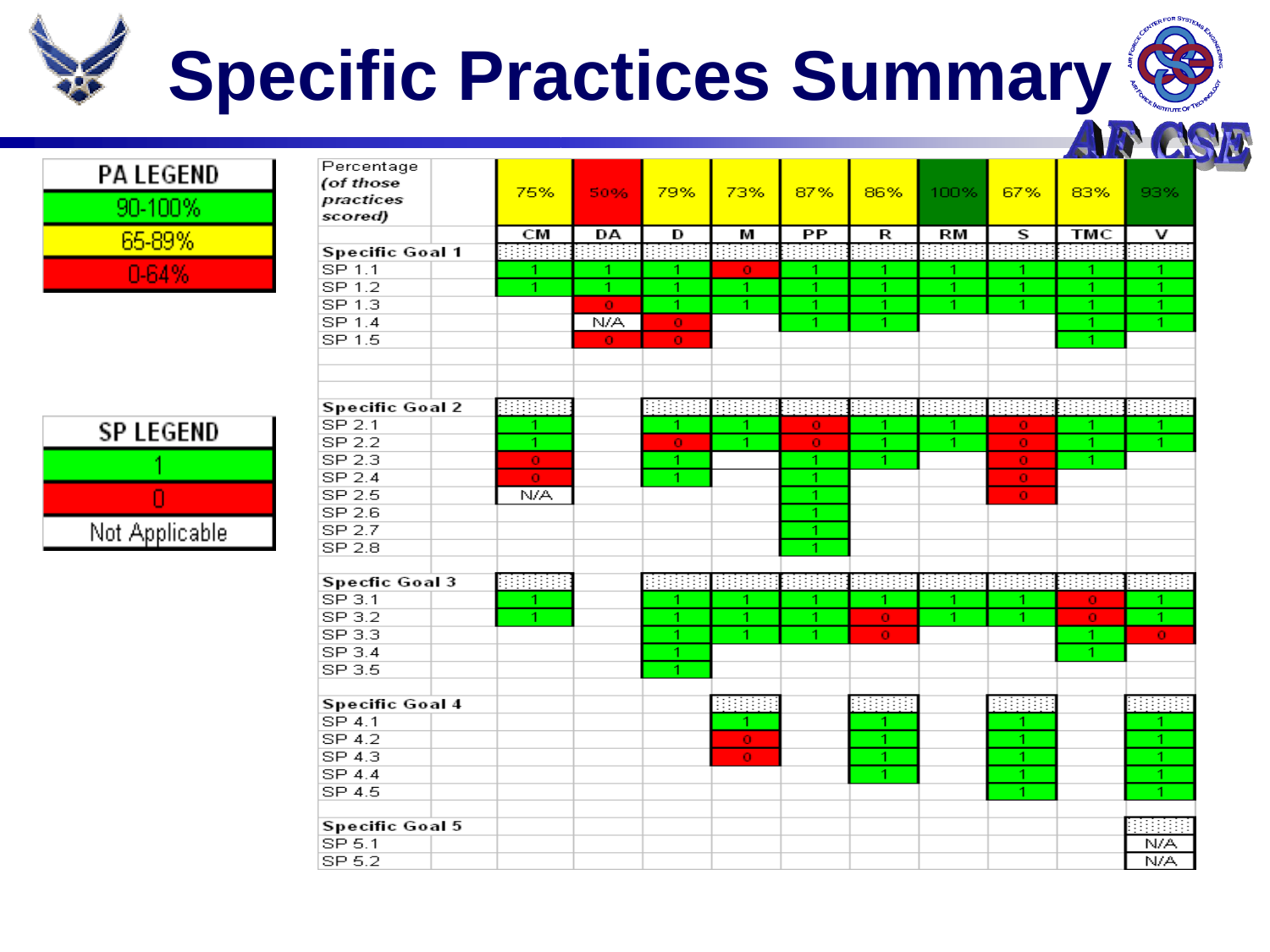

| <b>PA/GP</b> | GP1 | GP <sub>2</sub> | GP3 | GP4 | GP <sub>5</sub> | GP <sub>6</sub> | GP7 | <b>GP Overall</b> |
|--------------|-----|-----------------|-----|-----|-----------------|-----------------|-----|-------------------|
| CM           |     |                 |     |     |                 |                 |     | $\overline{7}$    |
| <b>DA</b>    |     |                 |     |     |                 |                 |     | $5\phantom{1}$    |
| D            |     |                 |     |     |                 |                 |     | 7                 |
| M            |     |                 |     |     |                 |                 |     | 7                 |
| <b>PP</b>    |     |                 |     |     |                 |                 |     | $\overline{4}$    |
| $\mathsf{R}$ |     |                 |     |     |                 |                 |     | 7                 |
| <b>RM</b>    |     |                 |     |     |                 |                 |     | 6                 |
| $\mathbf{s}$ |     |                 |     |     |                 |                 |     | 7                 |
| <b>TMC</b>   |     |                 |     |     |                 |                 |     | 6                 |
| V            |     |                 |     |     |                 |                 |     |                   |

| <b>GP LEGEND</b> |
|------------------|
|                  |
|                  |

| <b>PA LEGEND</b> |
|------------------|
| 6-7              |
| $4 - 5$          |
| <∆               |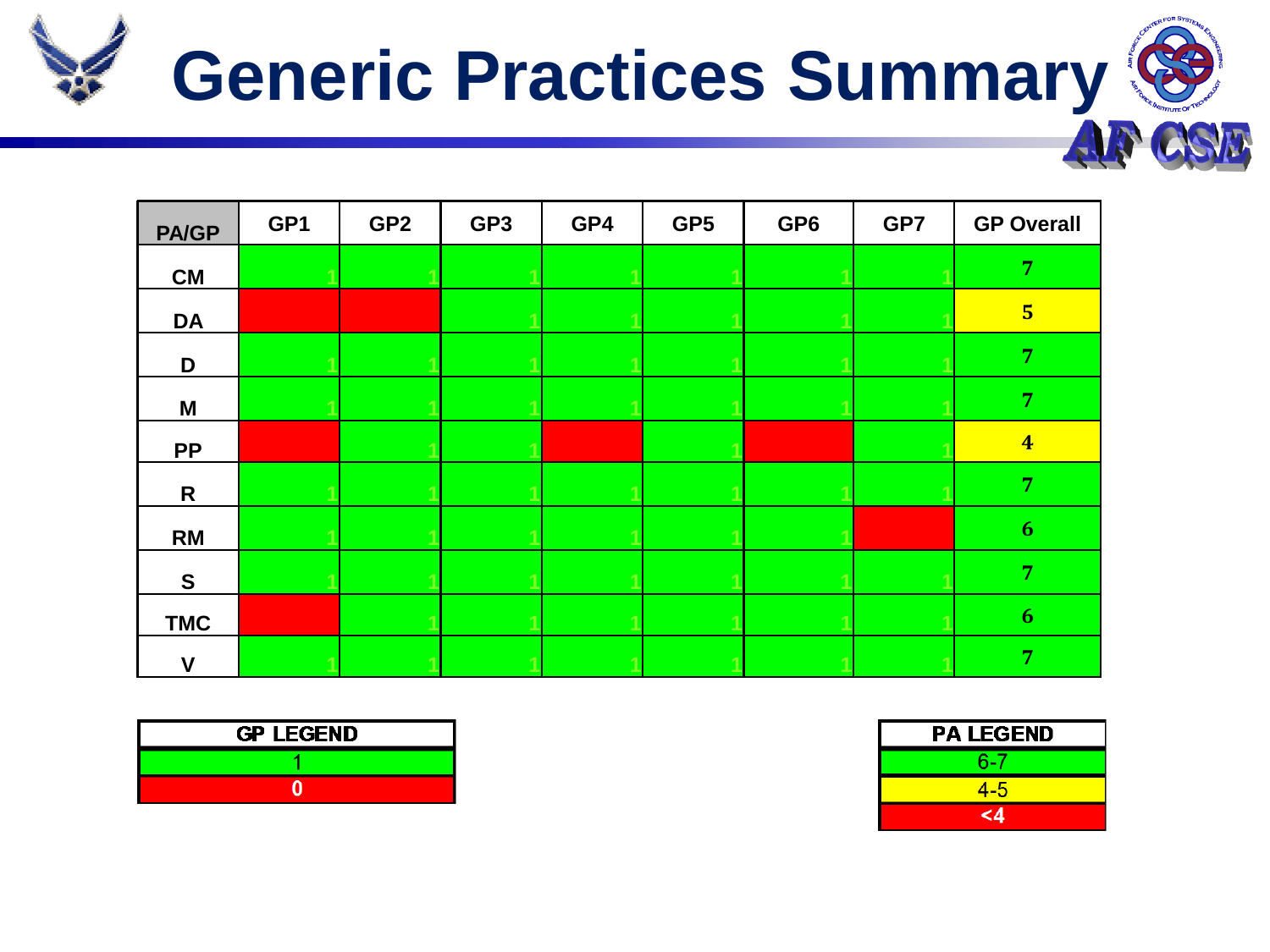





- **Goal is to Continue to Improve Program Performance**
	- **Too many examples of program performance/issues being tracked back to lack of SE discipline**
- **Long Term Goal –** *Revitalize & Institutionalize Systems Engineering*
	- **Use SE "Best Practices"**
	- **Assist programs in achieving desired outcomes**
	- **Assist program teams in resource planning**
		- **Qualified People**
		- **Disciplined Processes**
		- **Tools/Technology**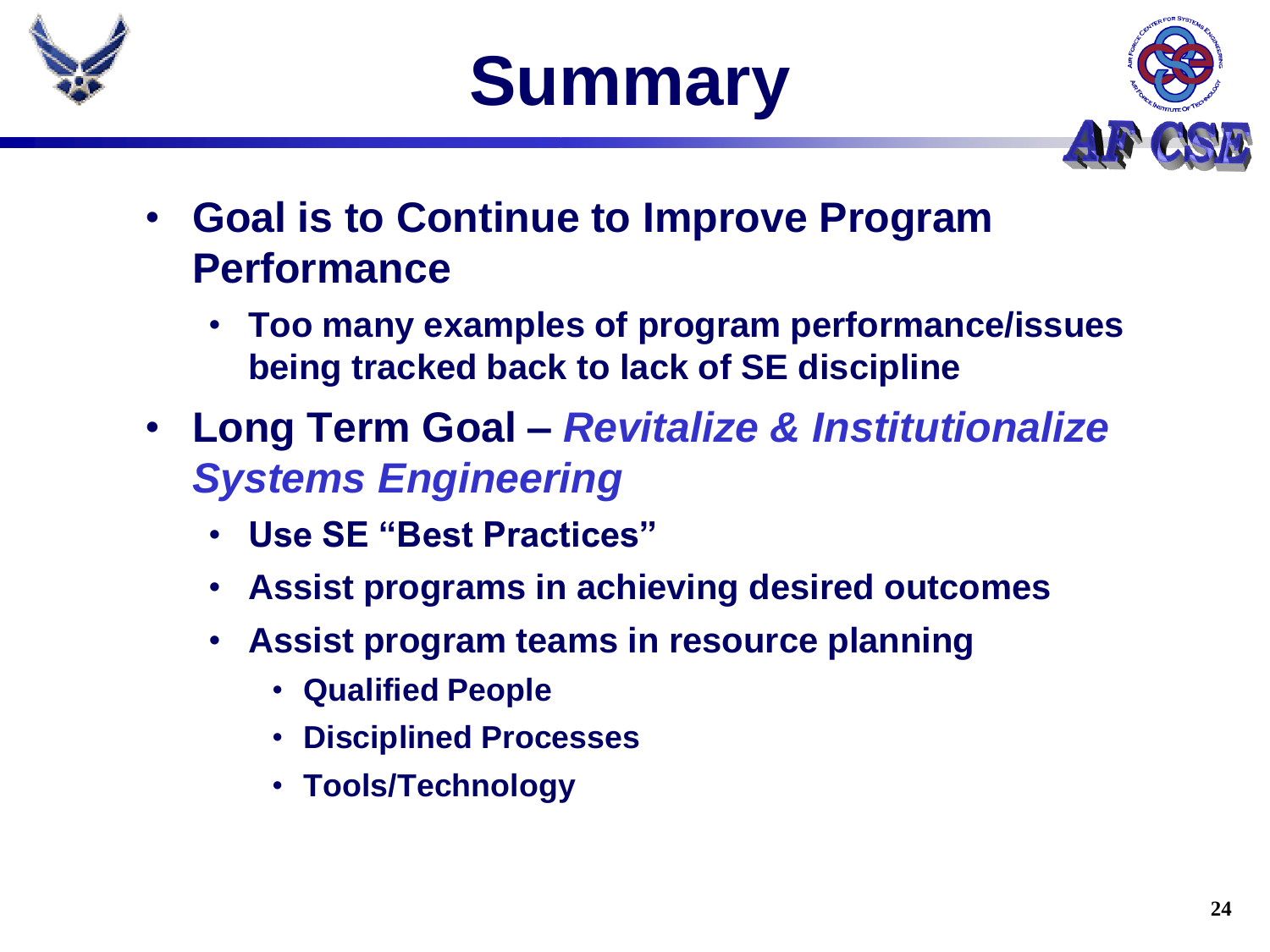



## **Back Up Slides**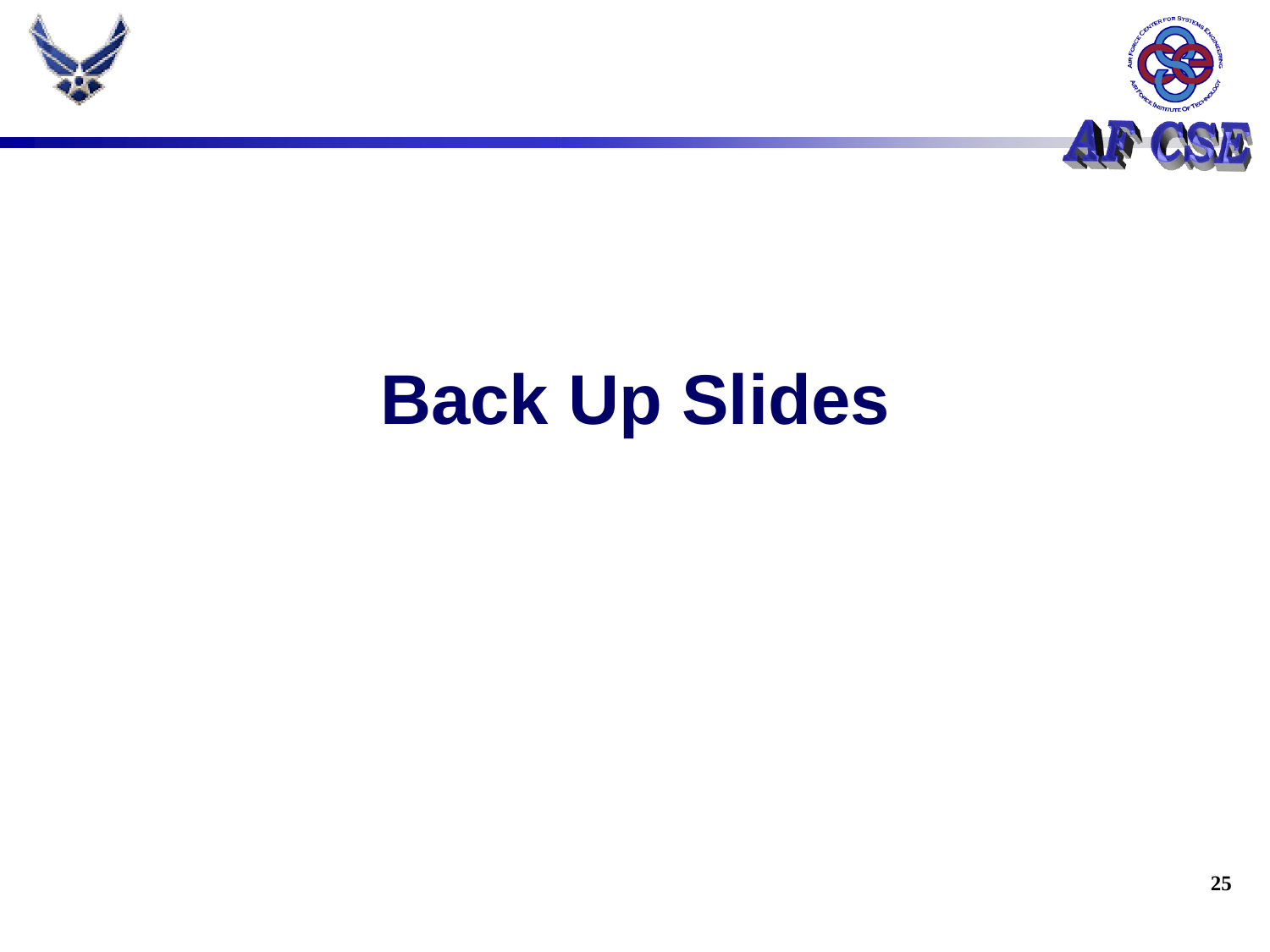

### **Team Members**



| <b>Center</b>  | <b>Members</b>                     |
|----------------|------------------------------------|
| <b>AAC</b>     | <b>lan Talbot</b>                  |
| <b>AEDC</b>    | <b>Neil Peery, Maj Mark Jenks</b>  |
| <b>ASC</b>     | <b>Gary Bailey</b>                 |
| <b>AF CSE</b>  | <b>Rich Freeman, Randy Bullard</b> |
| <b>HQ AFMC</b> | <b>Caroline Buckey</b>             |
| <b>ESC</b>     | <b>Bob Swarz, Bruce Allgood</b>    |
| <b>OC-ALC</b>  | <b>Cal Underwood, Bill Raphael</b> |
| <b>OO-ALC</b>  | <b>Jim Belford, Mahnaz Maung</b>   |
| <b>SMC</b>     | <b>Linda Taylor</b>                |
| <b>WR-ALC</b>  | <b>Jim Jeter, Ronnie Rogers</b>    |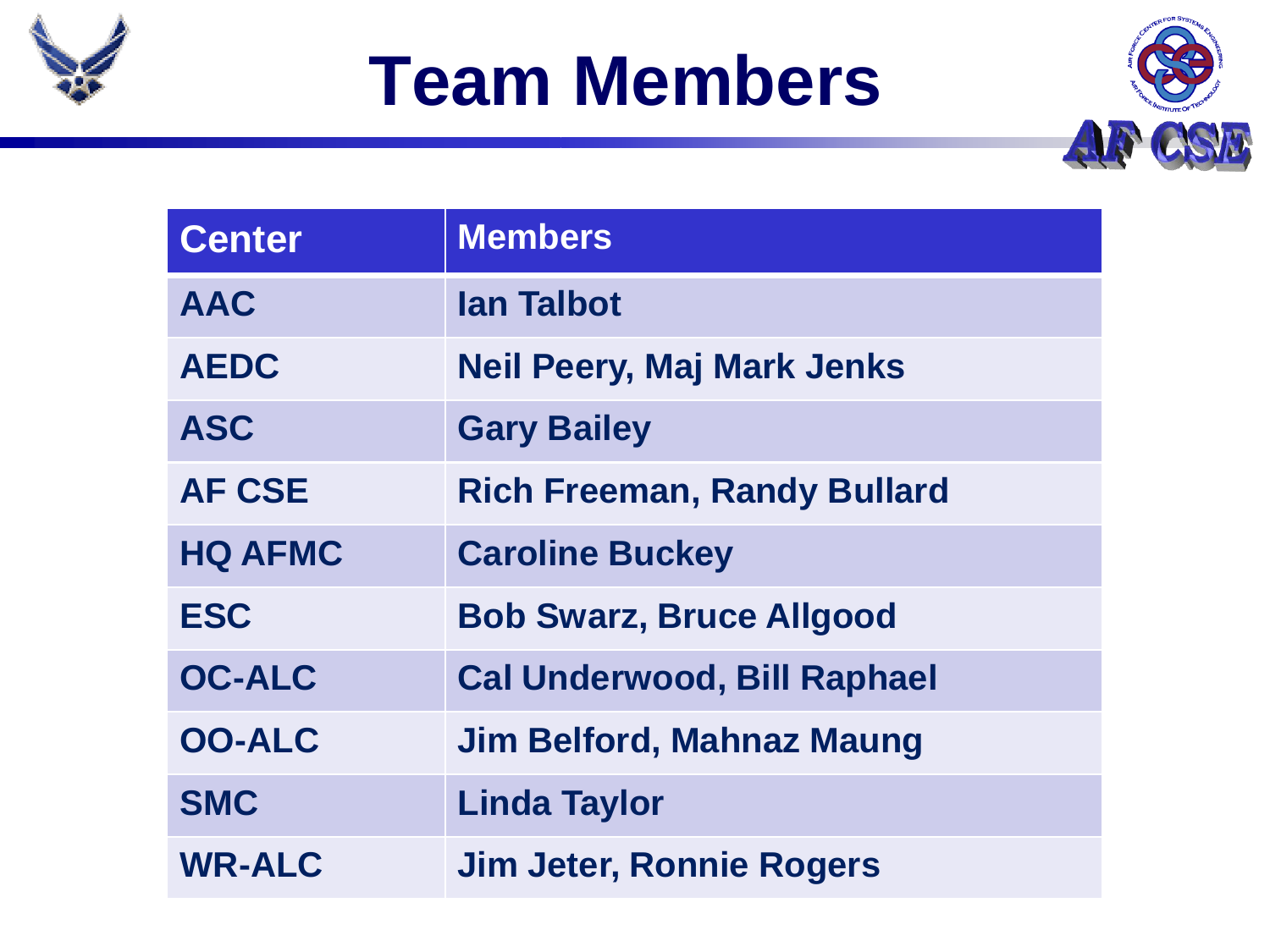





- Capability Enhancement
	- Re-look process areas for improvements
	- Further refine assessment methodology
	- Strengthen inclusion of software
	- Capture and promulgate best practices/lessons learned
	- Review scoring
	- Examine potential use for SE health assessment
	- Migrate to web-based platform
- **Resources** 
	- Funding
	- People
	- Computer Based Training
- Schedule
	- Estimated 1-year effort
	- One member from each Center
	- Working Group meetings held approximately bi-monthly
- Lead POC/Steering Group
	- Staff support
	- Community of Interest
	- Model sustainment (continuous improvement)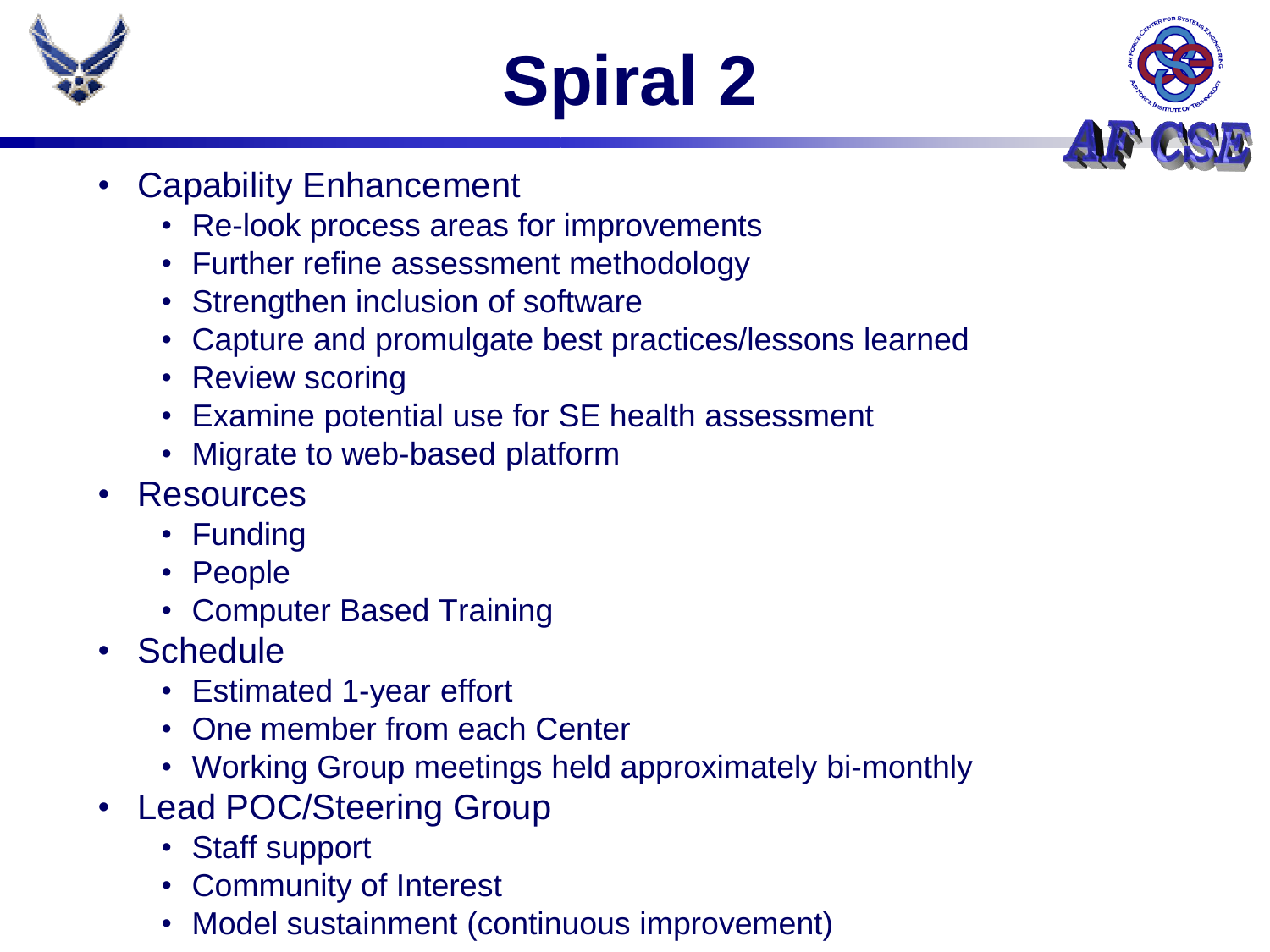

## **Scoring Roll-Up**



## **Specific Practice Assessment Results XXX Center**

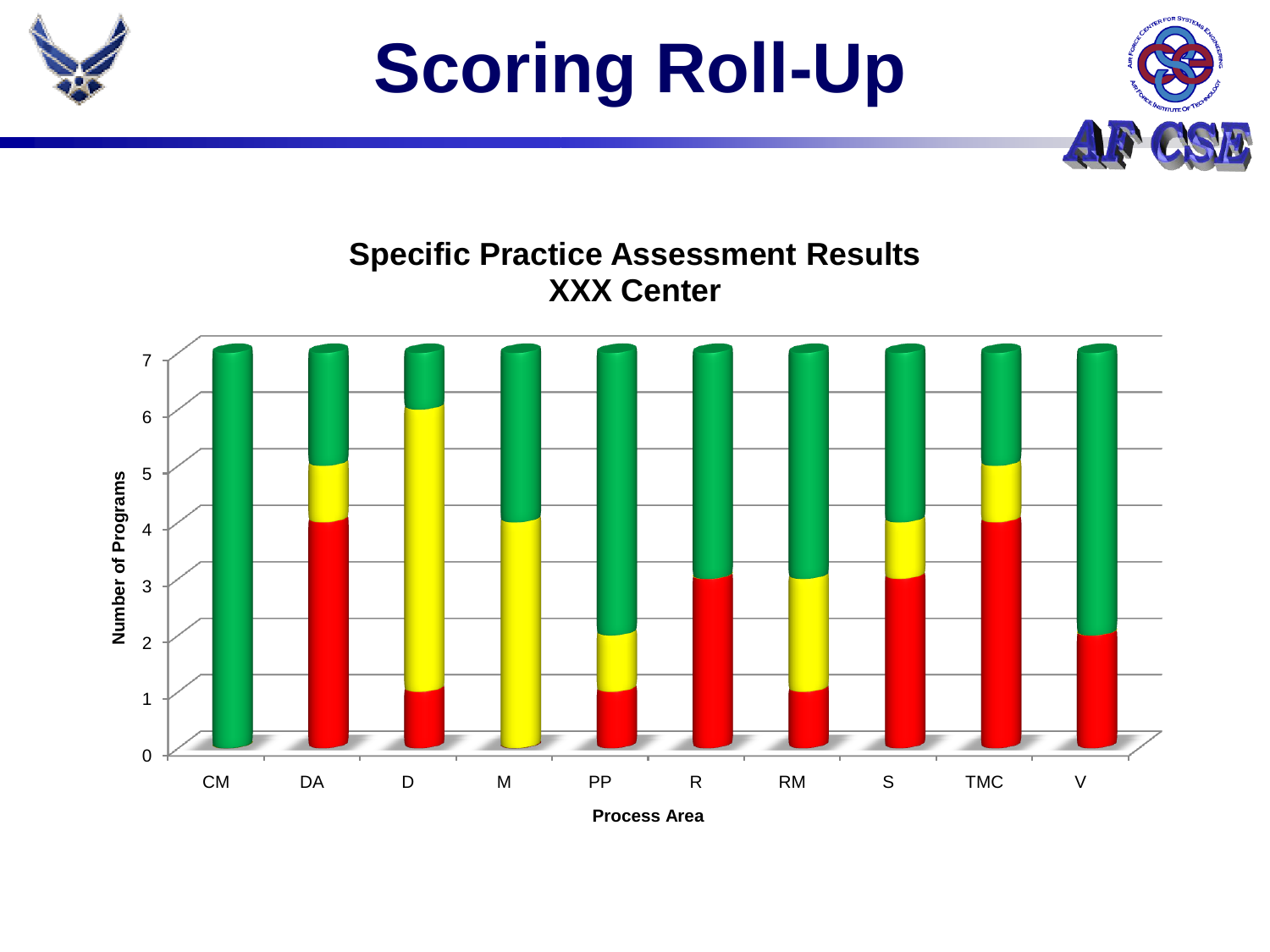



#### **Generic Practice Assessment Results XXX Center**7 6 Number of Programs 5 **Number of Programs** 4 3 2 1 0 GP1 GP2 GP3 GP4 GP5 GP6 GP7

**Practice Area**